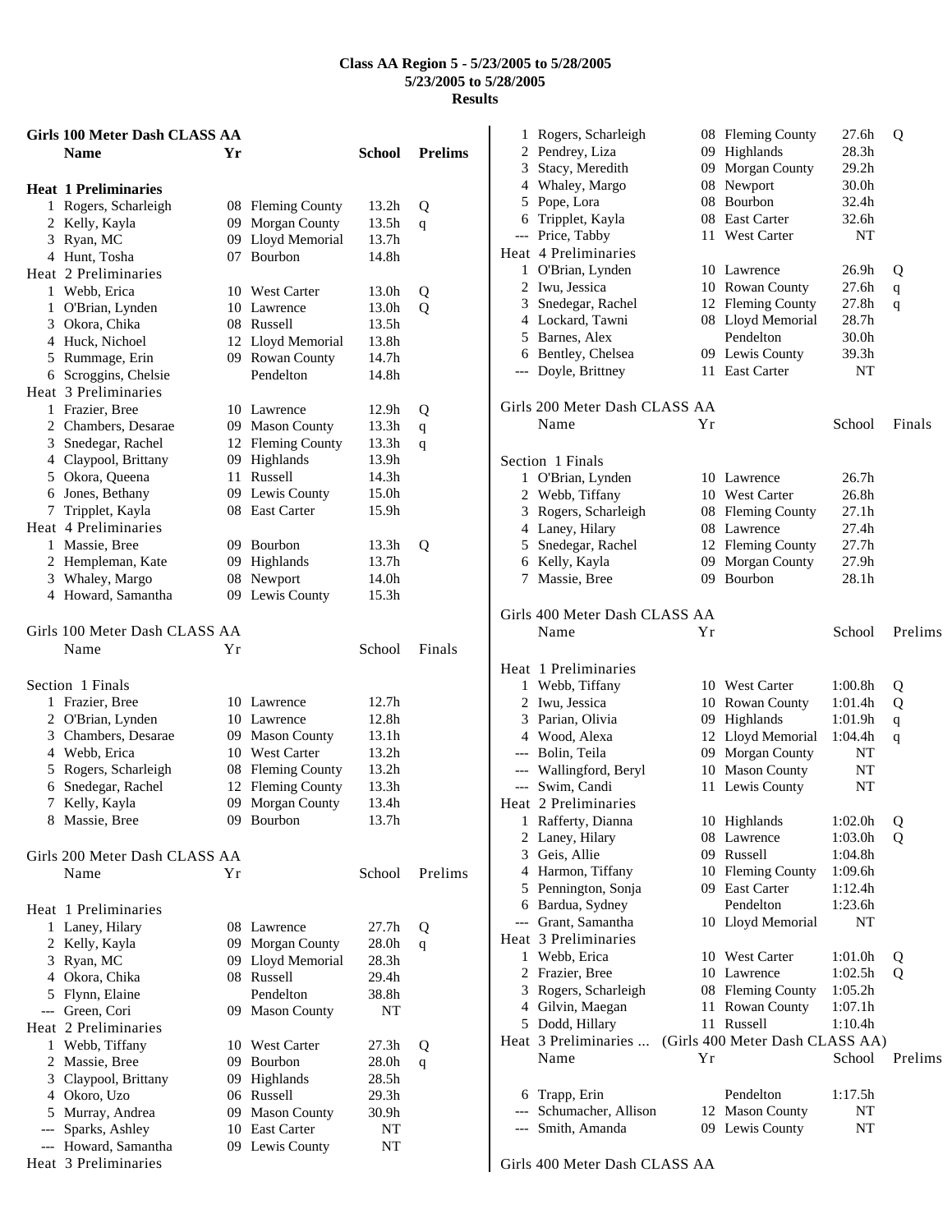|           | Name                          | Υr |                            | School              | Finals |
|-----------|-------------------------------|----|----------------------------|---------------------|--------|
|           | Section 1 Finals              |    |                            |                     |        |
|           | 1 Webb, Erica                 |    | 10 West Carter             | 1:00.5h             |        |
|           | 2 Iwu, Jessica                |    | 10 Rowan County            | 1:01.0h             |        |
|           | 3 Webb, Tiffany               |    | 10 West Carter             | J1:01.7h            |        |
|           | 3 Frazier, Bree               |    | 10 Lawrence                | 1:01.7h             |        |
|           | 5 Parian, Olivia              |    | 09 Highlands               | 1:03.4h             |        |
|           | 6 Laney, Hilary               |    | 08 Lawrence                | 1:04.6h             |        |
|           | 7 Rafferty, Dianna            |    | 10 Highlands               | 1:16.6h             |        |
|           | Girls 800 Meter Run CLASS AA  |    |                            |                     |        |
|           | Name                          | Υr |                            | School              | Finals |
| Section 1 |                               |    |                            |                     |        |
|           | 1 Mueller, Kelsa              |    | 10 Highlands               | 2:25.1h             |        |
|           | 2 Nieporte, Sondra            |    | 11 Lloyd Memorial          | 2:26.7h             |        |
|           | 3 Hensley, Sarah              |    | 11 Highlands               | 2:28.7h             |        |
|           | 4 Hunley, Alex                |    | 12 Rowan County            | 2:30.6h             |        |
|           | 5 Siefert, Courtney           |    | 07 Lloyd Memorial          | 2:35.2h             |        |
|           | 6 Muncy, Paige                |    | 11 Russell                 | 2:35.5h             |        |
|           |                               |    |                            |                     |        |
|           | 7 Wallingford, Beryl          |    | 10 Mason County            | 2:39.7h             |        |
|           | 8 Sparks, Ashley              |    | 10 East Carter             | 2:40.1h             |        |
|           | 9 Barker, Kelly               |    | 12 West Carter             | 2:47.6h             |        |
|           | 10 King, Bethany              |    | Pendelton                  | 2:54.0 <sub>h</sub> |        |
| Section 2 |                               |    |                            |                     |        |
|           | 1 Hildebrandt, Michelle       |    | 11 Russell                 | 2:44.86             |        |
|           | 2 Southern, Jaimie            |    | 09 Lawrence                | 2:50.88             |        |
|           | 3 Garland, Janey              |    | 11 Bourbon                 | 3:10.03             |        |
|           | 4 Morris, Jessica             |    | 10 Bourbon                 | 3:14.74             |        |
|           | Girls 1600 Meter Run CLASS AA |    |                            |                     |        |
|           | Name                          | Υr |                            | School              | Finals |
| Section 1 |                               |    |                            |                     |        |
|           | 1 Nieporte, Sondra            |    | 11 Lloyd Memorial          | 5:29.3h             |        |
|           |                               |    |                            |                     |        |
|           | 2 Hansman, Alisha             |    | 11 Highlands               | 5:31.1h             |        |
|           | 3 Cooper, Kira                |    | 12 Lloyd Memorial          | 5:32.7h             |        |
|           | 4 Valentine, Mariah           |    | 11 Russell                 | 5:41.6h             |        |
|           |                               |    | Pendelton                  | 5:48.4h             |        |
|           | 5 McCain, Kelsey              |    |                            |                     |        |
|           | 6 Leonard, Stephanie          |    | 08 Highlands<br>10 Russell | 5:51.3h             |        |
|           | 7 Ison, Sarah                 |    | Pendelton                  | 6:03.8h             |        |
|           | 8 King, Bethany               |    |                            | 6:08.2h             |        |
|           | 9 Chambless, Amanda           |    | 07 East Carter             | 6:10.4h             |        |
|           | 10 White, Racheal             |    | 08 Mason County            | 6:25.7h             |        |
|           | 11 Southern, Jessica          |    | 09 Lawrence                | 6:46.9h             |        |
|           | 12 Wilson, Alicia             |    | 08 West Carter             | 7:12.8h             |        |
|           | 13 Slone, Jetta               |    | 07 West Carter             | 7:13.3h             |        |
|           | 14 Collins, Lavonna           |    | 09 Lawrence                | 7:17.1h             |        |
|           | 15 Frazier, Faith             |    | 10 Bourbon                 | 7:21.4h             |        |
|           | 16 Malone, Marissa            |    | 06 East Carter             | 7:43.8h             |        |
|           | Girls 3200 Meter Run CLASS AA |    |                            |                     |        |
|           | Name                          | Υr |                            | School              | Finals |
| Section 1 |                               |    |                            |                     |        |
|           | 1 Cooper, Kira                |    | 12 Lloyd Memorial 12:26.7h |                     |        |
|           | 2 Hansman, Alisha             | 11 | Highlands                  | 12:30.9h            |        |
|           | 3 Nieporte, Sondra            |    | 11 Lloyd Memorial 12:44.2h |                     |        |
|           | 4 McCain, Kelsey              |    | Pendelton                  | 12:52.8h            |        |

|              | 6 Ison, Sarah                             |    | 10 Russell                         | 13:30.4h          |         |
|--------------|-------------------------------------------|----|------------------------------------|-------------------|---------|
|              | 7 Neinaber, Hannah                        |    | 08 Highlands                       | 13:34.5h          |         |
|              | 8 Chambless, Amanda                       |    | 07 East Carter                     | 13:42.7h          |         |
|              | 9 Malone, Marissa                         |    | 06 East Carter                     | 15:59.3h          |         |
|              | 10 Atherton, Ashlee                       |    | 09 Mason County                    | 16:36.5h          |         |
|              | Girls 100 Meter Hurdles CLASS AA          |    |                                    |                   |         |
|              | Name                                      | Υr |                                    | School            | Prelims |
|              |                                           |    |                                    |                   |         |
|              | Heat 1 Preliminaries                      |    |                                    |                   |         |
|              | 1 Gough, Kim                              |    | 12 Lloyd Memorial                  | 17.0h             | Q       |
|              | 2 Menniger, Emily                         |    | 12 Highlands                       | 18.0h             | Q       |
|              | 3 Dodd, Hillary                           |    | 11 Russell                         | 20.0h             |         |
|              | 4 Edwards, Carrie                         |    | 09 Bourbon                         | 20.5h             |         |
|              | 5 Hill, Chelsey                           |    | Pendelton                          | 21.3 <sub>h</sub> |         |
|              | 6 Martin, Jessica                         |    | 09 East Carter                     | 23.0 <sub>h</sub> |         |
|              | Heat 2 Preliminaries                      |    |                                    |                   |         |
|              | 1 Taylor, Tahnee                          |    | 11 Mason County                    | 17.2 <sub>h</sub> | Q       |
|              | 2 Nocero, Donnell                         |    | 08 Lloyd Memorial                  | 17.6h             | Q       |
|              | 3 Wease, Mary                             |    | 08 West Carter                     | 19.3h             | q       |
|              | 4 Rogers, Paige                           |    | 09 Russell                         | 19.7h             |         |
|              | 5 Burnell, Beth                           |    | 06 East Carter                     | 23.2 <sub>h</sub> |         |
|              | Heat 3 Preliminaries                      |    |                                    |                   |         |
|              | 1 West, Alicia                            |    | 09 Lawrence                        | 18.3h             | Q       |
|              | 2 Clark, Taylor                           |    | 09 Lewis County                    | 18.8h             | Q       |
|              | 3 Rice, Lauren                            |    | 09 Highlands                       | 18.9h             | q       |
|              | --- Staggs, Erica                         |    | 11 Fleming County                  | DQ                |         |
|              | Girls 100 Meter Hurdles CLASS AA          |    |                                    |                   |         |
|              | Name                                      | Υr |                                    | School            | Finals  |
|              |                                           |    |                                    |                   |         |
|              | Section 1 Finals                          |    |                                    |                   |         |
| $\mathbf{1}$ | Gough, Kim                                |    | 12 Lloyd Memorial                  | 16.8h             |         |
|              | 2 Taylor, Tahnee                          |    | 11 Mason County                    | 16.9h             |         |
|              | 3 Nocero, Donnell                         |    | 08 Lloyd Memorial                  | 17.9h             |         |
|              | 4 Menniger, Emily                         |    | 12 Highlands                       | 18.0h             |         |
|              | 5 Wease, Mary                             |    | 08 West Carter                     | 18.9h             |         |
|              | 6 Rice, Lauren                            |    | 09 Highlands                       | 18.9h             |         |
|              | 7 West, Alicia                            |    | 09 Lawrence                        | 19.2 <sub>h</sub> |         |
|              | 8 Clark, Taylor                           |    | 09 Lewis County                    | 19.2h             |         |
|              |                                           |    |                                    |                   |         |
|              | Girls 300 Meter Hurdles CLASS AA          |    |                                    |                   |         |
|              | Name                                      | Υr |                                    | School            | Prelims |
|              | Heat 1 Preliminaries                      |    |                                    |                   |         |
|              |                                           |    |                                    |                   |         |
|              |                                           |    |                                    |                   |         |
|              | 1 Rice, Lauren                            |    | 09 Highlands                       | 52.4h             | Q       |
|              | 2 Gulley, Ashley                          |    | 09 Fleming County                  | 52.6h             | О       |
|              | 3 Levay, Elizabeth                        |    | 09 Mason County                    | 57.5h             |         |
|              | 4 Edwards, Carrie                         |    | 09 Bourbon                         | 59.4h             |         |
|              | 5 Shepherd, Katilyn                       |    | 09 West Carter                     | 1:04.9h           |         |
|              | Heat 1 Preliminaries<br>Name              | Υr | (Girls 300 Meter Hurdles CLASS AA) | School            | Prelims |
|              |                                           |    |                                    |                   |         |
|              |                                           |    | 06 East Carter                     | NΤ                |         |
|              | --- Burnell, Beth<br>Heat 2 Preliminaries |    |                                    |                   |         |
|              |                                           |    | 09 Russell                         | 52.3h             |         |
|              | 1 Tabler, Megan<br>2 Menniger, Emily      |    | 12 Highlands                       | 52.6h             | Q<br>Q  |
|              | 3 Nocero, Donnell                         |    | 08 Lloyd Memorial                  | 53.7h             | q       |
|              | 4 Larison, Chrissy                        |    | Pendelton                          | 58.4h             |         |
|              | 5 Martin, Jessica                         |    | 09 East Carter                     | 1:02.1h           |         |
|              | 6 Hazelbaker, Jessica                     |    | 10 Fleming County                  | 1:06.5h           |         |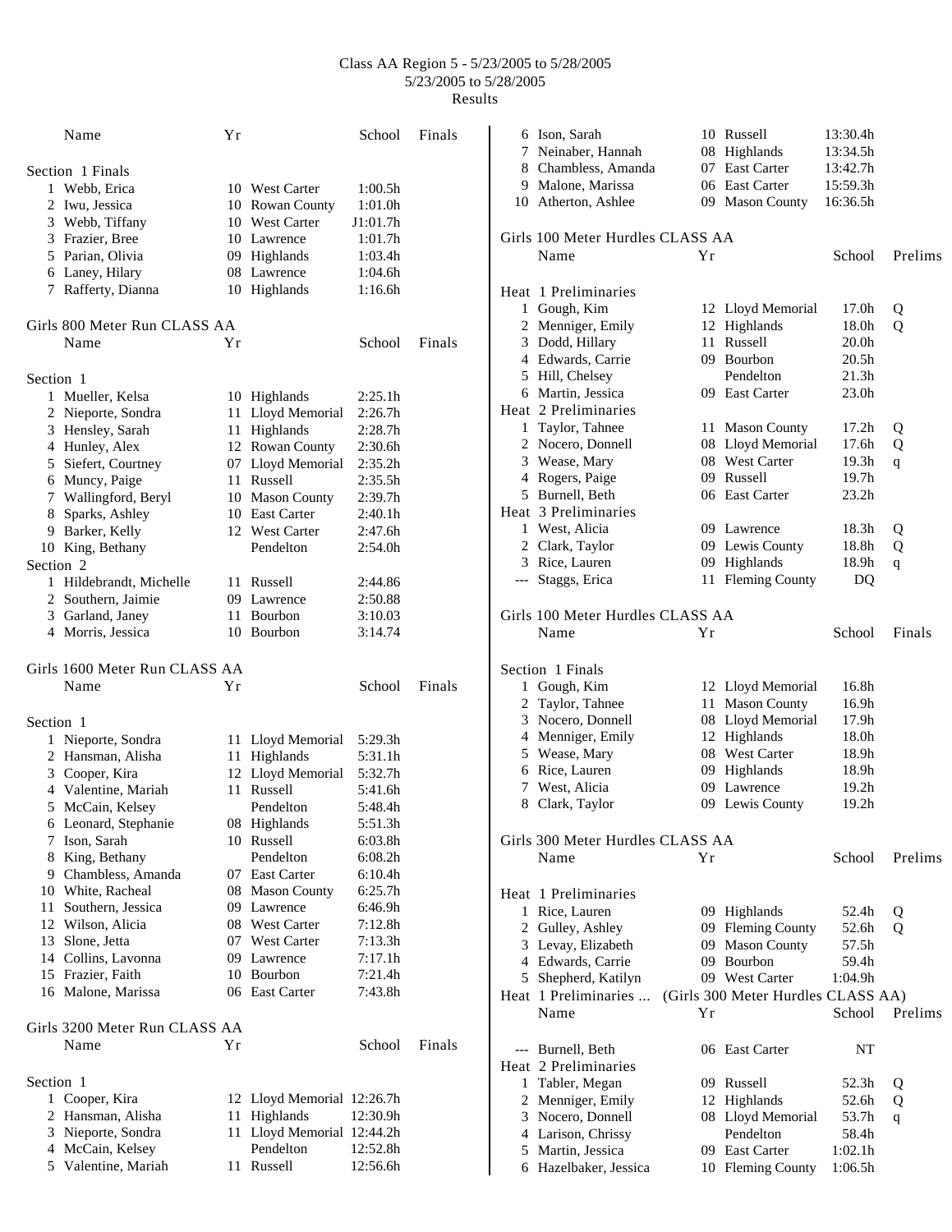| Heat 3 Preliminaries             |    |                          |         |        |
|----------------------------------|----|--------------------------|---------|--------|
| 1 Gough, Kim                     |    | 12 Lloyd Memorial        | 51.5h   | Q      |
| 2 West, Alicia                   |    | 09 Lawrence              | 52.2h   | Q      |
| 3 Hoback, Nikki                  |    | 10 Russell               | 52.7h   | q      |
| 4 Nolen, Nicole                  |    | 09 West Carter           | 55.1h   |        |
| 5 Hill, Chelsey                  |    | Pendelton                | 1:00.5h |        |
| --- Taylor, Tahnee               |    | 11 Mason County          | NΤ      |        |
| --- Swim, Candi                  |    | 11 Lewis County          | NT      |        |
|                                  |    |                          |         |        |
| Girls 300 Meter Hurdles CLASS AA |    |                          |         |        |
| Name                             | Υr |                          | School  | Finals |
| Section 1 Finals                 |    |                          |         |        |
| 1 Hoback, Nikki                  |    | 10 Russell               | 49.8h   |        |
| 2 Rice, Lauren                   |    | 09 Highlands             | 50.5h   |        |
| 3 West, Alicia                   |    | 09 Lawrence              | 50.8h   |        |
| 4 Gough, Kim                     |    | 12 Lloyd Memorial        | 51.3h   |        |
| 5 Gulley, Ashley                 |    | 09 Fleming County        | 51.6h   |        |
| 6 Menniger, Emily                |    | 12 Highlands             | 52.5h   |        |
| 7 Nocero, Donnell                |    | 08 Lloyd Memorial        | 53.6h   |        |
| 8 Tabler, Megan                  |    | 09 Russell               | 54.2h   |        |
|                                  |    |                          |         |        |
| Girls 4x100 Meter Relay CLASS AA |    |                          |         |        |
| Team                             |    | Relay                    | Prelims |        |
|                                  |    |                          |         |        |
| Heat 1 Preliminaries             |    |                          |         |        |
| 1 Lloyd Memorial                 |    |                          | 53.1h   | Q      |
| 1) Wood, Alexa 12                |    | 2) Ryan, MC 09           |         |        |
| 3) Gough, Kim 12                 |    | 4) Lockard, Tawni 08     |         |        |
| 2 Russell High School            |    |                          | 53.7h   | Q      |
| 1) Okora, Chika 08               |    | 2) Okoro, Chinwe 10      |         |        |
| 3) Okoro, Uzo 06                 |    | 4) Sartaine, Alison 12   |         |        |
| 3 Fleming County                 |    |                          | 54.6h   | Q      |
| 1) Snedegar, Rachel 12           |    | 2) Staggs, Erica 11      |         |        |
| 3) Gulley, Ashley 09             |    | 4) Harmon, Tiffany 10    |         |        |
| 4 West Carter                    |    |                          | 55.4h   | q      |
| 1) Webb, Tiffany 10              |    | 2) Walker, Clerrinda 10  |         |        |
| 3) Webb, Erica 10                |    | 4) Nolen, Nicole 09      |         |        |
| 5 Pendelton                      |    |                          | 59.0h   |        |
| 1) Larison, Chrissy              |    | 2) Larison, Amanda       |         |        |
| 3) Barnes, Alex                  |    | 4) Scroggins, Chelsie    |         |        |
| 6 Lewis County                   |    |                          | 1:00.4h |        |
| 1) Clark, Taylor 09              |    | 2) Jones, Bethany 09     |         |        |
| 3) Howard, Samantha 09           |    | 4) Bentley, Chelsea 09   |         |        |
| Heat 2 Preliminaries             |    |                          |         |        |
| 1 Lawrence County                |    |                          | 52.5h   | Q      |
| 1) Laney, Hilary 08              |    | 2) Kelly, Jenna 09       |         |        |
| 3) O'Brian, Lynden 10            |    | 4) Frazier, Bree 10      |         |        |
| 2 Mason County                   |    |                          | 53.7h   | Q      |
| 1) Green, Cori 09                |    | 2) Murray, Andrea 09     |         |        |
| 3) Taylor, Tahnee 11             |    | 4) Wallingford, Beryl 10 |         |        |
| 3 Highlands High School          |    |                          | 53.9h   | Q      |
| 1) Pendrey, Liza 09              |    | 2) Claypool, Brittany 09 |         |        |
| 3) Geiman, Lizzie 08             |    | 4) Rafferty, Dianna 10   |         |        |
| 4 Morgan County                  |    |                          | 55.3h   | q      |
| 1) Kelly, Kayla 09               |    | 2) Stacy, Meredith 09    |         |        |
| 3) Dulen, Alyssa 09              |    | 4) Carroll, Ashley 12    |         |        |
| 5 Bourbon                        |    |                          | 58.2h   |        |
| 1) Harris, Tiara 07              |    | 2) Hunt, Tosha 07        |         |        |
| 3) Edwards, Carrie 09            |    | 4) Massie, Bree 09       |         |        |
| 6 East Carter                    |    |                          | 1:00.2h |        |

|     | 1) Sparks, Ashley 10                                     | 2) Fannin, April 12                              |         |   |
|-----|----------------------------------------------------------|--------------------------------------------------|---------|---|
|     | 3) Cooke, Breanna 08                                     | 4) Doyle, Brittney 11                            |         |   |
|     |                                                          |                                                  |         |   |
|     | Girls 4x100 Meter Relay CLASS AA                         |                                                  |         |   |
|     | Team                                                     | Relay                                            | Finals  |   |
|     |                                                          |                                                  |         |   |
|     | Section 1 Finals                                         |                                                  |         |   |
| 1   | Lawrence County                                          |                                                  | 52.0h   |   |
|     | 1) Laney, Hilary 08                                      | 2) O'Brian, Lynden 10                            |         |   |
|     | 3) West, Alicia 09                                       | 4) Kelly, Jenna 09                               |         |   |
|     | 2 Russell High School                                    |                                                  | 52.3h   |   |
|     | 1) Okora, Chika 08                                       | 2) Okoro, Chinwe 10                              |         |   |
|     | 3) Okoro, Uzo 06                                         | 4) Sartaine, Alison 12                           |         |   |
|     | 3 Lloyd Memorial                                         |                                                  | 52.5h   |   |
|     | 1) Wood, Alexa 12                                        | 2) Ryan, MC 09                                   |         |   |
|     | 3) Gough, Kim 12                                         | 4) Lockard, Tawni 08                             |         |   |
|     | 4 Mason County                                           |                                                  | 52.9h   |   |
|     | 1) Green, Cori 09                                        | 2) Murray, Andrea 09                             |         |   |
|     | 3) Taylor, Tahnee 11                                     | 4) Wallingford, Beryl 10                         |         |   |
|     | 5 Highlands High School                                  |                                                  | 53.4h   |   |
|     | 1) Rafferty, Dianna 10                                   | 2) Pendrey, Liza 09                              |         |   |
|     | 3) Claypool, Brittany 09                                 | 4) Geiman, Lizzie 08                             |         |   |
|     | 6 West Carter                                            |                                                  | 54.1h   |   |
|     | 1) Webb, Tiffany 10                                      | 2) Walker, Clerrinda 10                          |         |   |
|     | 3) Webb, Erica 10                                        | 4) Nolen, Nicole 09                              |         |   |
|     | 7 Fleming County                                         |                                                  | 54.6h   |   |
|     | 1) Snedegar, Rachel 12                                   | 2) Staggs, Erica 11                              |         |   |
|     | 3) Gulley, Ashley 09                                     | 4) Harmon, Tiffany 10                            |         |   |
|     | 8 Morgan County                                          |                                                  | 55.2h   |   |
|     | 1) Kelly, Kayla 09                                       | 2) Stacy, Meredith 09                            |         |   |
|     | 3) Dulen, Alyssa 09                                      | 4) Carroll, Ashley 12                            |         |   |
|     |                                                          |                                                  |         |   |
|     | Girls 4x200 Meter Relay CLASS AA                         |                                                  |         |   |
|     | Team                                                     | Relay                                            | Prelims |   |
|     |                                                          |                                                  |         |   |
|     | Heat 1 Preliminaries                                     |                                                  |         |   |
| 1   | Highlands High School                                    |                                                  | 1:51.6h | Q |
|     | 1) Claypool, Brittany 09                                 | 2) Pendrey, Liza 09                              |         |   |
|     | 3) Geiman, Lizzie 08                                     | 4) Rafferty, Dianna 10                           |         |   |
|     | Heat 1 Preliminaries  (Girls 4x200 Meter Relay CLASS AA) |                                                  |         |   |
|     | Team                                                     | Relay                                            | Prelims |   |
|     |                                                          |                                                  |         |   |
|     | 2 Fleming County                                         |                                                  | 1:52.3h |   |
|     | 1) Snedegar, Rachel 12                                   |                                                  |         | Q |
|     | 3) Harmon, Tiffany 10                                    | 2) Gulley, Ashley 09<br>4) Rogers, Scharleigh 08 |         |   |
|     | 3 Lloyd Memorial                                         |                                                  | 1:53.8h |   |
|     | 1) Wood, Alexa 12                                        | 2) Ryan, MC 09                                   |         | q |
|     | 3) Huck, Nichoel 12                                      | 4) Lockard, Tawni 08                             |         |   |
|     | 4 Pendelton                                              |                                                  | 2:11.4h |   |
|     | 1) Larison, Amanda                                       | 2) Hutchinson, Nikki                             |         |   |
|     | 3) Lecrone, Caitlin                                      | 4) Hill, Chelsey                                 |         |   |
| --- | <b>Mason County</b>                                      |                                                  | DQ      |   |
|     | 1) Green, Cori 09                                        | 2) Murray, Andrea 09                             |         |   |
|     | 3) Taylor, Tahnee 11                                     | 4) Wallingford, Beryl 10                         |         |   |
|     | Heat 2 Preliminaries                                     |                                                  |         |   |
|     | 1 Lawrence County                                        |                                                  | 1:49.3h | Q |
|     | 1) Laney, Hilary 08                                      | 2) Kelly, Jenna 09                               |         |   |
|     | 3) O'Brian, Lynden 10                                    | 4) Frazier, Bree 10                              |         |   |
|     | 2 Russell High School                                    |                                                  | 1:54.1h | Q |
|     | 1) Okora, Chika 08                                       | 2) Okoro, Uzo 06                                 |         |   |
|     | 3) Sartaine, Alison 12                                   | 4) Muncy, Paige 11                               |         |   |
|     |                                                          |                                                  |         |   |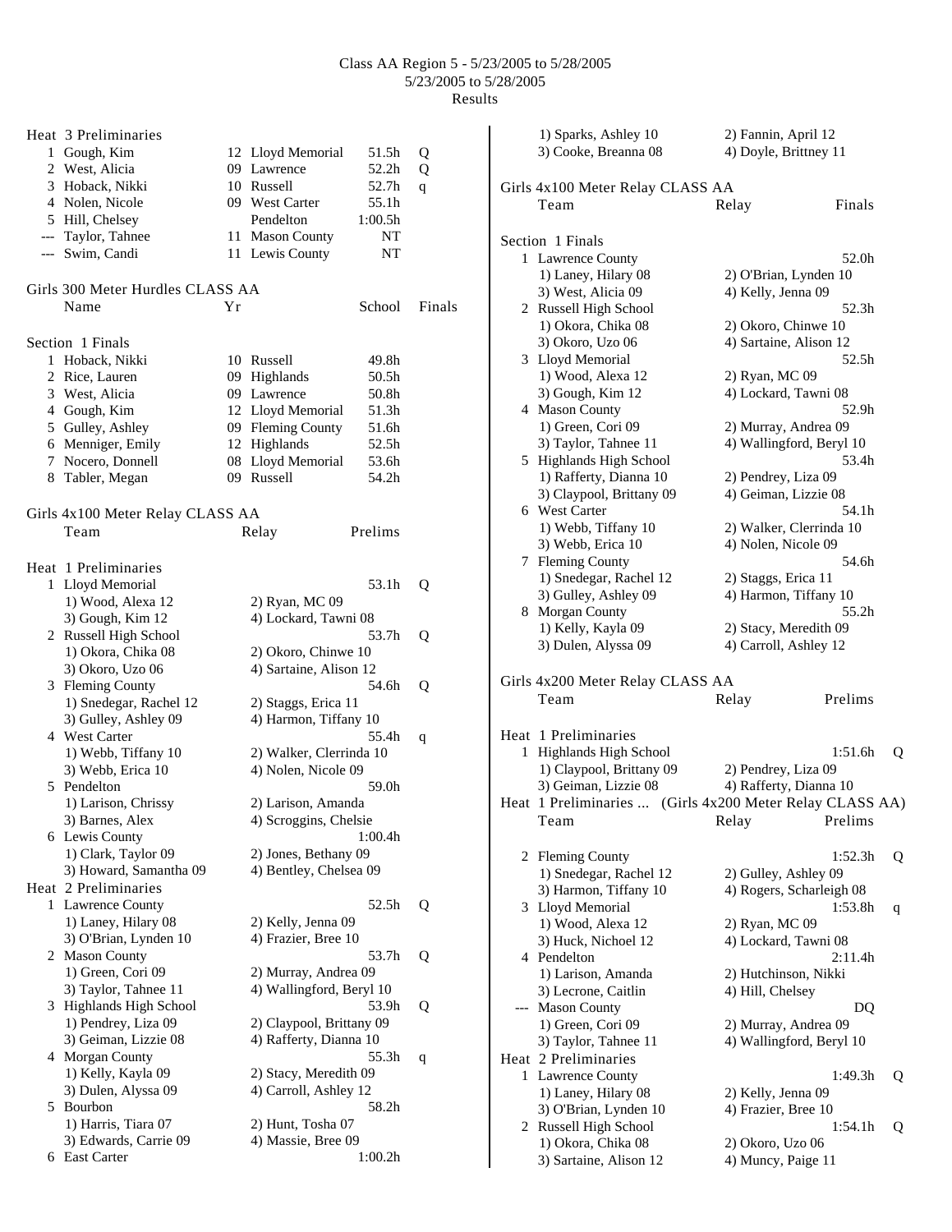|   | 3 Rowan County<br>1) Rummage, Erin 09        | 1:56.6h<br>2) Gilvin, Maegan 11                  | q |
|---|----------------------------------------------|--------------------------------------------------|---|
|   | 3) Hunley, Alex 12<br>4 Bourbon              | 4) Iwu, Jessica 10<br>2:02.8h                    | q |
|   | 1) Pope, Lora 08<br>3) Edwards, Carrie 09    | 2) Hunt, Tosha 07<br>4) Massie, Bree 09          |   |
|   | 5 West Carter                                | 2:07.6 <sub>h</sub>                              | q |
|   | 1) Walker, Clerrinda 10                      | 2) Nolen, Nicole 09                              |   |
|   | 3) Damron, Jamanda 09                        | 4) Nolen, Paige 08                               |   |
|   | Girls 4x200 Meter Relay CLASS AA             |                                                  |   |
|   | Team                                         | Finals<br>Relay                                  |   |
|   | Section 1 Finals                             |                                                  |   |
|   | 1 Lawrence County                            | 1:48.2h                                          |   |
|   | 1) Laney, Hilary 08                          | 2) O'Brian, Lynden 10                            |   |
|   | 3) West, Alicia 09                           | 4) Kelly, Jenna 09                               |   |
|   | 2 Highlands High School                      | 1:50.3h                                          |   |
|   | 1) Rafferty, Dianna 10                       | 2) Pendrey, Liza 09<br>4) Geiman, Lizzie 08      |   |
|   | 3) Claypool, Brittany 09<br>3 Fleming County | 1:51.9h                                          |   |
|   | 1) Snedegar, Rachel 12                       | 2) Gulley, Ashley 09                             |   |
|   | 3) Harmon, Tiffany 10                        | 4) Rogers, Scharleigh 08                         |   |
|   | 4 Lloyd Memorial                             | 1:52.6h                                          |   |
|   | 1) Wood, Alexa 12                            | 2) Ryan, MC 09                                   |   |
|   | 3) Huck, Nichoel 12                          | 4) Lockard, Tawni 08                             |   |
|   | 5 Russell High School                        | 1:53.2h                                          |   |
|   | 1) Okora, Chika 08                           | 2) Okora, Queena 11                              |   |
|   | 3) Sartaine, Alison 12                       | 4) Muncy, Paige 11                               |   |
|   | 6 West Carter                                | 2:05.7h                                          |   |
|   | 1) Nolen, Nicole 09                          | 2) Walker, Clerrinda 10                          |   |
|   | 3) Damron, Jamanda 09                        | 4) Nolen, Paige 08                               |   |
| 7 | Bourbon                                      | 2:09.8h                                          |   |
|   | 1) Dawson, Lauren 06                         | 2) Harris, Tiara 07                              |   |
|   | 3) Edwards, Carrie 09                        | 4) Pope, Lora 08                                 |   |
|   | Girls 4x400 Meter Relay CLASS AA             |                                                  |   |
|   | Team                                         | Prelims<br>Relay                                 |   |
|   | Heat 1 Preliminaries                         |                                                  |   |
|   | 1 West Carter                                | 4:26.4h                                          | Q |
|   | 1) Barker, Kelly 12                          | 2) Webb, Tiffany 10                              |   |
|   | 3) Wease, Mary 08                            | 4) Webb, Erica 10                                |   |
|   | 2 Lloyd Memorial                             | 4:29.4h                                          | Q |
|   | 1) Wood, Alexa 12<br>3) Nocero, Donnell 08   | 2) Grant, Samantha 10<br>4) Siefert, Courtney 07 |   |
| 3 | <b>Rowan County</b>                          | 4:29.8h                                          | Q |
|   | 1) Hunley, Alex 12                           | 2) Simpkins, Lydia 09                            |   |
|   | 3) Gilvin, Maegan 11                         | 4) Iwu, Jessica 10                               |   |
| 4 | <b>East Carter</b>                           | 4:50.2h                                          | q |
|   | 1) Sparks, Ashley 10                         | 2) Cooke, Breanna 08                             |   |
|   | 3) Chambless, Amanda 07                      | 4) Pennington, Sonja 09                          |   |
|   | 5 Lawrence County                            | 4:52.1h                                          | q |
|   | 1) Cox, Morgan 07                            | 2) Hardin, Katelyn 07                            |   |
|   | 3) Southern, Jessica 09                      | 4) Southern, Jaimie 09                           |   |
|   | Heat 2 Preliminaries                         |                                                  |   |
| 1 | Highlands High School                        | 4:22.1h                                          | Q |
|   | 1) Rafferty, Dianna 10                       | 2) Pendrey, Liza 09                              |   |
|   | 3) Mueller, Kelsa 10                         | 4) Parian, Olivia 09                             |   |
| 2 | Russell High School                          | 4:28.4h                                          | Q |
|   | 1) Geis, Allie 09                            | 2) Hoback, Nikki 10                              |   |

|           | 3) Sartaine, Alison 12                               | 4) Muncy, Paige 11       |   |
|-----------|------------------------------------------------------|--------------------------|---|
|           | 3 Mason County                                       | 4:50.9h                  | Q |
|           | 1) Green, Cori 09                                    | 2) Wallingford, Beryl 10 |   |
|           | 3) Levay, Elizabeth 09                               | 4) White, Racheal 08     |   |
|           | 4 Pendelton                                          | 4:58.1h                  |   |
|           | 1) King, Bethany                                     | 2) Larison, Chrissy      |   |
|           | 3) Larison, Amanda                                   | 4) Trapp, Erin           |   |
|           | --- Lewis County                                     | NT                       |   |
|           | 1) McCane, Shanda 10                                 | 2) Fitch, Victoria 10    |   |
|           | 3) Maddix, Shatosha 10                               | 4) Smith, Amanda 09      |   |
|           |                                                      |                          |   |
|           | Girls 4x400 Meter Relay CLASS AA                     |                          |   |
|           | Team                                                 | Relay<br>Finals          |   |
|           |                                                      |                          |   |
|           | Section 1 Finals                                     |                          |   |
|           | 1 Highlands High School                              | 4:15.9h                  |   |
|           | 1) Mueller, Kelsa 10                                 | 2) Roberts, Maggie 12    |   |
|           | 3) Parian, Olivia 09                                 | 4) Pendrey, Liza 09      |   |
|           | 2 West Carter                                        | 4:19.7h                  |   |
|           | 1) Wease, Mary 08                                    | 2) Webb, Tiffany 10      |   |
|           | 3) Barker, Kelly 12                                  | 4) Webb, Erica 10        |   |
|           | 3 Rowan County                                       | 4:23.0h                  |   |
|           | 1) Hunley, Alex 12                                   | 2) Simpkins, Lydia 09    |   |
|           | 3) Gilvin, Maegan 11                                 | 4) Iwu, Jessica 10       |   |
|           | 4 Russell High School                                | 4:26.8h                  |   |
|           | 1) Geis, Allie 09                                    | 2) Hoback, Nikki 10      |   |
|           | 3) Sartaine, Alison 12                               | 4) Tabler, Megan 09      |   |
|           | 5 Lloyd Memorial                                     | 4:30.7h                  |   |
|           | 1) Wood, Alexa 12                                    | 2) Grant, Samantha 10    |   |
|           | 3) Nocero, Donnell 08                                | 4) Siefert, Courtney 07  |   |
|           | Section 1 Finals  (Girls 4x400 Meter Relay CLASS AA) |                          |   |
|           | Team                                                 | Relay<br>Finals          |   |
|           |                                                      |                          |   |
|           | 6 Mason County                                       | 4:48.8h                  |   |
|           | 1) Green, Cori 09                                    | 2) Wallingford, Beryl 10 |   |
|           | 3) Levay, Elizabeth 09                               | 4) White, Racheal 08     |   |
|           | 7 Lawrence County                                    | 5:02.7h                  |   |
|           | 1) Cox, Morgan 07                                    | 2) Hardin, Katelyn 07    |   |
|           | 3) Southern, Jessica 09                              | 4) Southern, Jaimie 09   |   |
|           |                                                      |                          |   |
|           | Girls 4x800 Meter Relay CLASS AA                     |                          |   |
|           | Team                                                 | Finals<br>Relay          |   |
|           |                                                      |                          |   |
| Section 1 |                                                      |                          |   |
|           | 1 Highlands High School                              | 10:04.3h                 |   |
|           | 1) Roberts, Maggie 12                                | 2) Hensley, Sarah 11     |   |
|           | 3) Hansman, Alisha 11                                | 4) Mueller, Kelsa 10     |   |
|           | 2 Lloyd Memorial                                     | 10:14.3h                 |   |
|           | 1) Cooper, Kira 12                                   | 2) Nieporte, Sondra 11   |   |
|           | 3) Molitor, Ashley 08                                | 4) Siefert, Courtney 07  |   |
|           | 3 Russell High School                                | 10:36.8h                 |   |
|           | 1) Valentine, Mariah 11                              | 2) Geis, Allie 09        |   |
|           |                                                      | 4) Ison, Sarah 10        |   |
|           | 3) Muncy, Paige 11<br>4 West Carter                  |                          |   |
|           |                                                      | 11:41.1h                 |   |
|           | 1) Wease, Mary 08                                    | 2) Barker, Kelly 12      |   |
|           | 3) Wilson, Alicia 08                                 | 4) Nolen, Nicole 09      |   |
|           | 5 East Carter                                        | 11:47.6h                 |   |
|           | 1) Sparks, Ashley 10                                 | 2) Cooke, Breanna 08     |   |
|           | 3) Chambless, Amanda 07                              | 4) Pennington, Sonja 09  |   |
|           | 6 Pendelton                                          | 11:57.8h                 |   |
|           | 1) McCain, Kelsey                                    | 2) King, Bethany         |   |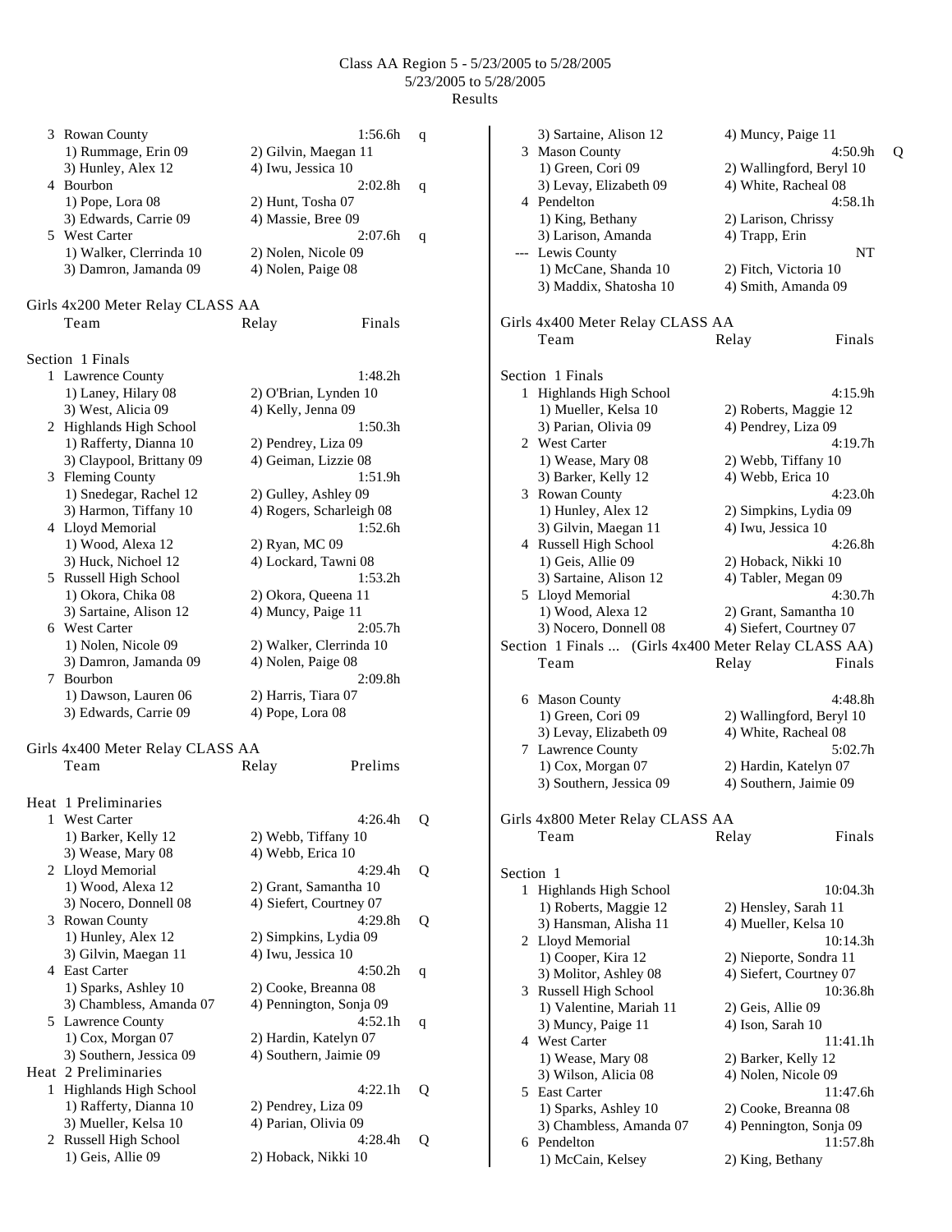|   | 3) Larison, Chrissy                  |    | 4) Lecrone, Caitlin |                   |         |
|---|--------------------------------------|----|---------------------|-------------------|---------|
|   | Boys 100 Meter Dash CLASS AA         |    |                     |                   |         |
|   | Name                                 | Υr |                     | School            | Prelims |
|   | Heat 1 Preliminaries                 |    |                     |                   |         |
|   | 1 Hall, JJ                           |    | 10 Lloyd Memorial   | 11.1h             | Q       |
|   | 2 Davis, Phillip                     |    | 12 Mason County     | 11.8h             | q       |
|   | 3 Sloas, Morgan                      |    | 10 Fleming County   | 11.8h             |         |
|   | 4 Thompson, Richard                  |    | 12 Rowan County     | 12.2h             |         |
|   | 5 Dykes, Chris                       | 11 | Newport             | 12.3h             |         |
|   | Heat 2 Preliminaries                 |    |                     |                   |         |
|   | 1 Franklin, Tyler                    |    | 12 Rowan County     | 11.3 <sub>h</sub> | Q       |
|   | 2 Webb, Dara                         | 11 | Lloyd Memorial      | 11.5h             |         |
|   | 3 Peterman, Robbie                   |    | 12 Highlands        | 11.5h             | q       |
|   | 4 Stone, Thomas                      | 11 | Lawrence            | 11.9h             | q       |
|   | 5 Bare, Kenny                        |    | 11 Lewis County     | 12.5h             |         |
|   | 6 Burgin, Dave                       |    | 09 Newport          | 12.5h             |         |
|   | Heat 3 Preliminaries                 |    |                     |                   |         |
|   | 1 Gill, Scott                        | 10 | Russell             | 11.4h             |         |
|   |                                      |    | 11 East Carter      |                   | Q       |
|   | 2 Pfau, Daniel                       |    |                     | 11.7h             | q       |
|   | 3 Miller, Tony                       |    | 11 West Carter      | 11.8h             |         |
|   | 4 Rogers, Robbelle                   |    | 10 Fleming County   | 12.0h             |         |
|   | 5 Purcell, Dustin                    |    | 08 Bourbon          | 12.4h             |         |
|   | 6 Gabbard, Taylor                    |    | Pendelton           | 14.6h             |         |
|   | Heat 4 Preliminaries                 |    |                     |                   |         |
|   | 1 Bridgett, Jordan                   |    | 11 Highlands        | 11.4h             | Q       |
|   | 2 Wright, Curtia                     |    | 12 Morgan County    | 11.8h             |         |
|   | 3 Sparks, Brent                      |    | 10 Mason County     | 11.9h             |         |
|   | 4 Fitzpatrick, Larry                 |    | 11 Lawrence         | 11.9h             |         |
|   | 5 Boggs, Corey                       | 11 | Pendelton           | 12.4h             |         |
|   | 6 Doose, Kyle                        |    | 09 Bourbon          | 13.3h             |         |
|   | Boys 100 Meter Dash CLASS AA         |    |                     |                   |         |
|   | Name                                 | Υr |                     | School            | Finals  |
|   |                                      |    |                     |                   |         |
|   | Section 1 Finals                     |    |                     |                   |         |
|   | 1 Hall, JJ                           |    | 10 Lloyd Memorial   | 11.3h             |         |
|   | 2 Bridgett, Jordan                   | 11 | Highlands           | 11.3 <sub>h</sub> |         |
|   | 3 Franklin, Tyler                    | 12 | <b>Rowan County</b> | 11.3h             |         |
|   | 4 Davis, Phillip                     |    | 12 Mason County     | 11.5h             |         |
|   | 5 Peterman, Robbie                   |    | 12 Highlands        | 11.5h             |         |
|   | 6 Gill, Scott                        | 10 | Russell             | 11.6h             |         |
|   | 7 Webb, Dara                         | 11 | Lloyd Memorial      | 11.6h             |         |
|   | 8 Pfau, Daniel                       | 11 | <b>East Carter</b>  | 11.6h             |         |
|   |                                      |    |                     |                   |         |
|   | Boys 200 Meter Dash CLASS AA<br>Name | Υr |                     | School            | Prelims |
|   |                                      |    |                     |                   |         |
|   |                                      |    |                     |                   |         |
|   | Heat 1 Preliminaries                 |    |                     |                   |         |
|   | 1 Franklin, Tyler                    |    | 12 Rowan County     | 23.5 <sub>h</sub> | Q       |
|   | 2 Wright, Curtia                     |    | 12 Morgan County    | 24.3h             | q       |
|   | 3 Miller, Tony                       | 11 | <b>West Carter</b>  | 24.5h             |         |
|   | 4 Burgin, Dave                       |    | 09 Newport          | 26.6h             |         |
|   | 5 Lorenz, Jesse                      |    | Pendelton           | 27.1h             |         |
|   | --- Johnson, Robert                  |    | 10 Fleming County   | NT                |         |
|   | Heat 2 Preliminaries                 |    |                     |                   |         |
|   | 1 Hall, JJ                           |    | 10 Lloyd Memorial   | 23.8h             | Q       |
| 2 | Sparks, Brent                        | 10 | <b>Mason County</b> | 24.2h             | q       |
|   | 3 Cantrell, Bobby                    |    | 12 Lawrence         | 24.5h             |         |
|   | 4 Bradford, Micah                    |    | 10 Lloyd Memorial   | 24.6h             |         |

|       | 5 Dykes, Chris                                   |     | 11 Newport                    | 26.5h             |         |
|-------|--------------------------------------------------|-----|-------------------------------|-------------------|---------|
|       | --- Thornton, Bradley                            | 11- | West Carter                   | NT                |         |
|       | Heat 3 Preliminaries                             |     |                               |                   |         |
|       | 1 Stowers, Mike                                  |     | 12 Highlands                  | 23.6h             | Q       |
|       | 2 Gill, Scott                                    |     | 10 Russell                    | 23.6h             | q       |
|       | 3 Thompson, Richard                              |     | 12 Rowan County               | 24.7h             |         |
|       | 4 Purcell, Dustin                                |     | 08 Bourbon                    | 24.8h             |         |
|       | 5 Craig, Carson                                  |     | Pendelton                     | 29.2 <sub>h</sub> |         |
|       | --- Rogers, Robbelle                             |     | 10 Fleming County             | NΤ                |         |
|       | Heat 4 Preliminaries                             |     |                               |                   |         |
|       | 1 Peterman, Robbie                               |     | 12 Highlands                  | 23.7 <sub>h</sub> | Q       |
|       | 2 Stone, Thomas                                  |     | 11 Lawrence                   | 24.0h             | q       |
|       | 3 Bradford, Max                                  |     | 11 Bourbon                    | 25.2 <sub>h</sub> |         |
|       | --- Akers, Brad                                  |     | 11 Lewis County               | NT                |         |
|       | --- Bare, Kenny                                  |     | 11 Lewis County               | NT                |         |
|       | --- Davis, Phillip                               |     | 12 Mason County               | NT                |         |
|       | --- Pfau, Daniel                                 |     | 11 East Carter                | NT                |         |
|       | Boys 200 Meter Dash CLASS AA                     |     |                               |                   |         |
|       | Name                                             | Yr  |                               | School            | Finals  |
|       |                                                  |     |                               |                   |         |
|       | Section 1 Finals                                 |     |                               |                   |         |
|       | 1 Hall, JJ                                       |     | 10 Lloyd Memorial             | 22.5h             |         |
|       | 2 Stowers, Mike                                  |     | 12 Highlands                  | 22.8h             |         |
|       | Section 1 Finals  (Boys 200 Meter Dash CLASS AA) |     |                               |                   |         |
|       | Name                                             | Yr  |                               | School            | Finals  |
|       | 3 Franklin, Tyler                                |     | 12 Rowan County               | 22.8h             |         |
|       | 4 Peterman, Robbie                               |     | 12 Highlands                  | 23.6h             |         |
|       | 5 Gill, Scott                                    |     | 10 Russell                    | 23.6h             |         |
|       | 6 Sparks, Brent                                  |     | 10 Mason County               | 24.0h             |         |
|       | 7 Stone, Thomas                                  |     | 11 Lawrence                   | 24.0h             |         |
|       | 8 Wright, Curtia                                 |     | 12 Morgan County              | 24.5h             |         |
|       | Boys 400 Meter Dash CLASS AA                     |     |                               |                   |         |
|       | Name                                             | Yr  |                               | School            | Prelims |
|       |                                                  |     |                               |                   |         |
|       | Heat 1 Preliminaries                             |     |                               |                   |         |
|       | 1 Head, Spencer                                  |     | 10 Highlands                  | 52.3h             | Q       |
|       | 2 Marin, Joseph                                  |     | 12 Rowan County               | 53.9h             | Q       |
|       | 3 Thomas, Richard                                | 08  | Lawrence                      | 55.2h             | q       |
|       | 4 Lewis, Nick                                    |     | 10 Russell                    | 57.0h             |         |
|       | 5 Akers, Brad                                    |     | 11 Lewis County               | 58.00             |         |
|       | 6 Wilson, Tommy                                  |     | 09 Newport                    | 1:01.50           |         |
|       | 7 Posey, Zach                                    |     | 10 Mason County               | 1:06.5h           |         |
|       | --- Frint, James                                 |     | 10 West Carter                | NT                |         |
|       | Heat 2 Preliminaries                             |     |                               |                   |         |
|       | 1 Pfau, Daniel                                   |     | 11 East Carter                | 52.3h             | Q       |
|       | 2 Kennedy, Justin                                |     | 11 Lloyd Memorial             | 53.7h             | Q       |
|       | 3 Long, Jerry                                    |     | Pendelton                     | 55.3h             |         |
|       | 4 Bowles, Wes                                    |     | 12 Bourbon                    | 57.9h             |         |
|       | 5 Stitt, Eric                                    |     | 11 Mason County               | 59.2h             |         |
|       | 6 Ilg, Zach                                      |     | 10 Newport<br>10 Lewis County | 1:04.0h<br>NT     |         |
|       | --- Halverson, Colton<br>Heat 3 Preliminaries    |     |                               |                   |         |
|       | 1 Hall, JJ                                       |     | 10 Lloyd Memorial             | 53.0h             |         |
|       | 2 Johnson, Robert                                |     | 10 Fleming County             | 53.6h             | Q<br>Q  |
|       | 3 Malone, Spencer                                | 09  | Highlands                     | 53.7h             | q       |
|       | 4 Virgin, Zack                                   |     | 09 Russell                    | 58.9h             |         |
|       | 5 Turner, Cameron                                |     | Pendelton                     | 1:04.1h           |         |
| $---$ | Cundiff, Travis                                  |     | 09 West Carter                | NT                |         |
|       |                                                  |     |                               |                   |         |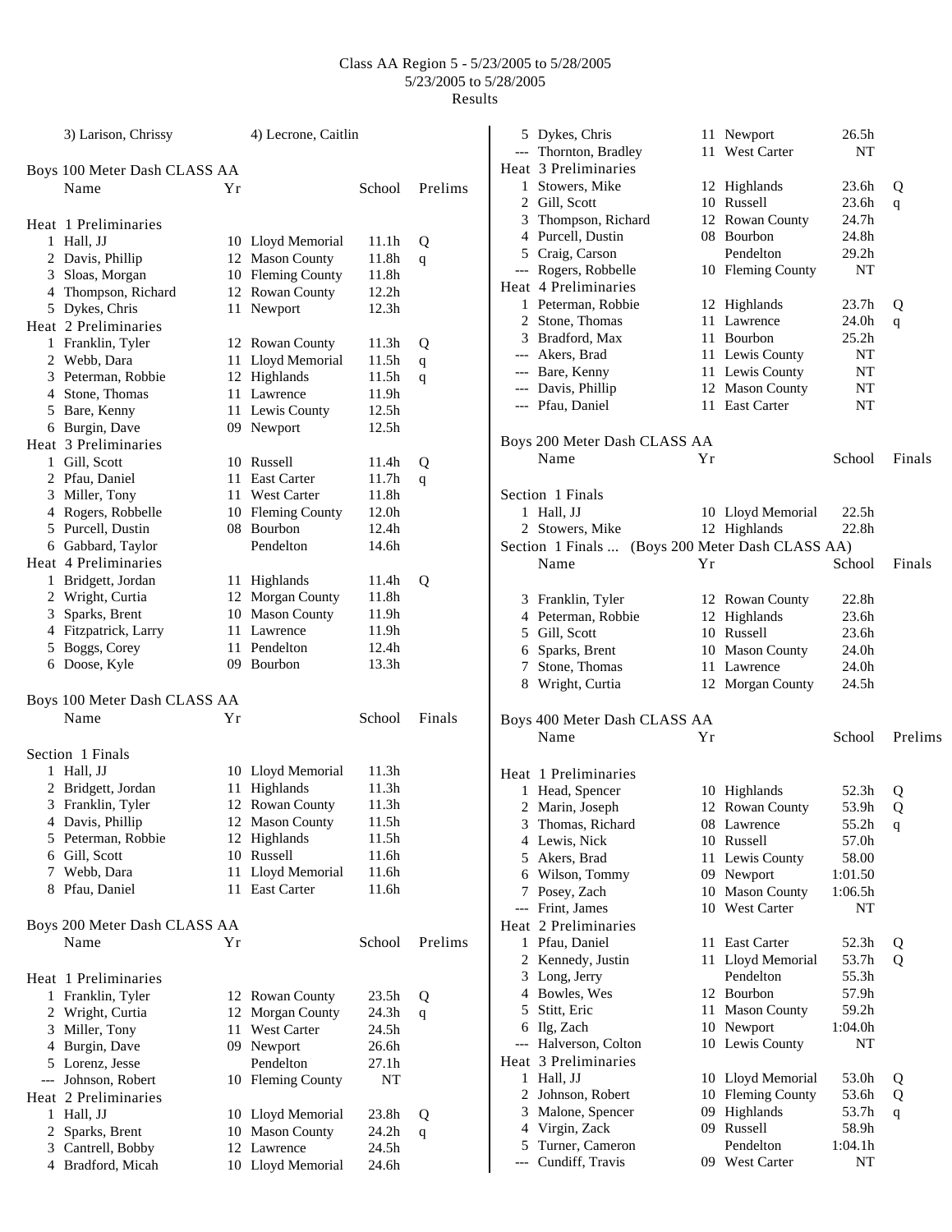|                      | --- Doose, Kyle              |    | 09 Bourbon        | NT                  |        |
|----------------------|------------------------------|----|-------------------|---------------------|--------|
|                      | Boys 400 Meter Dash CLASS AA |    |                   |                     |        |
|                      | Name                         | Υr |                   | School              | Finals |
|                      | Section 1 Finals             |    |                   |                     |        |
| 1                    | Hall, JJ                     |    | 10 Lloyd Memorial | 50.6h               |        |
|                      | 2 Head, Spencer              |    | 10 Highlands      | 50.7h               |        |
|                      | 3 Pfau, Daniel               |    | 11 East Carter    | 51.3h               |        |
|                      | 4 Kennedy, Justin            |    | 11 Lloyd Memorial | 51.8h               |        |
|                      | 5 Johnson, Robert            |    | 10 Fleming County | 53.8h               |        |
|                      | 6 Marin, Joseph              |    | 12 Rowan County   | 53.8h               |        |
|                      | 7 Malone, Spencer            |    | 09 Highlands      | 54.4h               |        |
|                      | 8 Thomas, Richard            |    | 08 Lawrence       | 54.7h               |        |
|                      | Boys 800 Meter Run CLASS AA  |    |                   |                     |        |
|                      | Name                         | Υr |                   | School              | Finals |
| Section 1            |                              |    |                   |                     |        |
| 1                    | Kruskamp, Keenan             |    | 12 Lloyd Memorial | 1:59.3h             |        |
|                      | 2 Pendery, Ben               |    | 12 Highlands      | 1:59.6h             |        |
|                      | 3 Pettit, Travis             |    | 11 Rowan County   | 2:01.2h             |        |
|                      | 4 Campbell, Mark             |    | 11 Rowan County   | 2:04.6h             |        |
|                      | 5 Hughes, Dustin             |    | 12 Lewis County   | 2:05.7h             |        |
|                      | 6 Austin, Griffin            |    | 09 Highlands      | 2:08.0 <sub>h</sub> |        |
|                      | 7 Schaffer, Sam              |    | 12 Lawrence       | 2:18.1h             |        |
|                      | 8 Costello, Joey             |    | 11 Lloyd Memorial | 2:25.0h             |        |
| Section <sub>2</sub> |                              |    |                   |                     |        |
|                      | 1 Bowles, Wes                |    | 12 Bourbon        | 2:17.1h             |        |
|                      | 2 Jones, Casey               |    | 11 West Carter    | 2:19.6h             |        |
|                      | 3 Williams, Landon           |    | 12 Russell        | 2:20.0 <sub>h</sub> |        |
|                      | 4 Wilburn, Josh              |    | 11 East Carter    | 2:22.7h             |        |
|                      | 5 Smith, Corey               |    | 09 Russell        | 2:23.2h             |        |
|                      | 6 Copley, Caleb              |    | 10 Lawrence       | 2:26.9h             |        |
|                      | 7 Qualls, Ryan               |    | 11 Mason County   | 2:29.8h             |        |
|                      | 8 Cundiff, Travis            |    | 09 West Carter    | 2:30.0 <sub>h</sub> |        |
|                      | 9 Wolfe, Austin              |    | Pendelton         | 2:30.3h             |        |
|                      | Boys 1600 Meter Run CLASS AA |    |                   |                     |        |
|                      | Name                         | Υr |                   | School              | Finals |
|                      |                              |    |                   |                     |        |
| Section 1            |                              |    |                   |                     |        |
|                      | 1 Duncan, Ron                |    | 11 Fleming County | 4:32.7h             |        |
|                      | 2 Mirrielees, Brian          |    | 09 Highlands      | 4:38.2h             |        |
|                      | 3 Pettit, Travis             |    | 11 Rowan County   | 4:42.2h             |        |
|                      | 4 Moore, Casey               |    | 11 Rowan County   | 4:47.6h             |        |
|                      | 5 Tieke, Greg                |    | 11 Lloyd Memorial | 4:54.5h             |        |
|                      | 6 Costello, Joey             |    | 11 Lloyd Memorial | 4:56.0h             |        |
|                      | 7 Schaffer, Sam              |    | 12 Lawrence       | 4:58.4h             |        |
|                      | 8 Williams, Landon           |    | 12 Russell        | 5:01.6h             |        |
|                      | 9 Ellison, CJ                |    | 11 Fleming County | 5:04.5h             |        |
|                      | 10 Hendrix, Jonathan         |    | 11 Bourbon        | 5:05.7h             |        |
|                      | 11 Wilburn, Josh             |    | 11 East Carter    | 5:14.5h             |        |
|                      | 12 Ritter, Scott             |    | Pendelton         | 5:26.7h             |        |
|                      | 13 Masters, Josh             |    | 12 Russell        | 5:31.8h             |        |
|                      | 14 Wolfe, Austin             |    | Pendelton         | 5:32.3h             |        |
|                      | 15 Qualls, Ryan              |    | 11 Mason County   | 5:40.8h             |        |
|                      | 16 Keaton, John              |    | 11 Lawrence       | 5:48.3h             |        |
| 17                   | Kidd, Kerrick                |    | 05 Morgan County  | 7:37.2h             |        |
|                      |                              |    |                   |                     |        |

Boys 3200 Meter Run CLASS AA

| Name                  | Υr                                                                                                                                                                                                                                                                                                                                                                                                                                             |                | School                                                                                                                                                                                                                                                                                                                                                                                                                                                                                                                                                                                                                                                                                                                                   | Finals                                                                                                                                                                                                                                                                                                   |
|-----------------------|------------------------------------------------------------------------------------------------------------------------------------------------------------------------------------------------------------------------------------------------------------------------------------------------------------------------------------------------------------------------------------------------------------------------------------------------|----------------|------------------------------------------------------------------------------------------------------------------------------------------------------------------------------------------------------------------------------------------------------------------------------------------------------------------------------------------------------------------------------------------------------------------------------------------------------------------------------------------------------------------------------------------------------------------------------------------------------------------------------------------------------------------------------------------------------------------------------------------|----------------------------------------------------------------------------------------------------------------------------------------------------------------------------------------------------------------------------------------------------------------------------------------------------------|
| Section 1             |                                                                                                                                                                                                                                                                                                                                                                                                                                                |                |                                                                                                                                                                                                                                                                                                                                                                                                                                                                                                                                                                                                                                                                                                                                          |                                                                                                                                                                                                                                                                                                          |
|                       |                                                                                                                                                                                                                                                                                                                                                                                                                                                |                |                                                                                                                                                                                                                                                                                                                                                                                                                                                                                                                                                                                                                                                                                                                                          |                                                                                                                                                                                                                                                                                                          |
|                       |                                                                                                                                                                                                                                                                                                                                                                                                                                                |                |                                                                                                                                                                                                                                                                                                                                                                                                                                                                                                                                                                                                                                                                                                                                          |                                                                                                                                                                                                                                                                                                          |
|                       |                                                                                                                                                                                                                                                                                                                                                                                                                                                |                |                                                                                                                                                                                                                                                                                                                                                                                                                                                                                                                                                                                                                                                                                                                                          |                                                                                                                                                                                                                                                                                                          |
|                       |                                                                                                                                                                                                                                                                                                                                                                                                                                                |                |                                                                                                                                                                                                                                                                                                                                                                                                                                                                                                                                                                                                                                                                                                                                          |                                                                                                                                                                                                                                                                                                          |
|                       |                                                                                                                                                                                                                                                                                                                                                                                                                                                |                |                                                                                                                                                                                                                                                                                                                                                                                                                                                                                                                                                                                                                                                                                                                                          |                                                                                                                                                                                                                                                                                                          |
|                       |                                                                                                                                                                                                                                                                                                                                                                                                                                                |                |                                                                                                                                                                                                                                                                                                                                                                                                                                                                                                                                                                                                                                                                                                                                          |                                                                                                                                                                                                                                                                                                          |
|                       |                                                                                                                                                                                                                                                                                                                                                                                                                                                |                |                                                                                                                                                                                                                                                                                                                                                                                                                                                                                                                                                                                                                                                                                                                                          |                                                                                                                                                                                                                                                                                                          |
|                       |                                                                                                                                                                                                                                                                                                                                                                                                                                                |                |                                                                                                                                                                                                                                                                                                                                                                                                                                                                                                                                                                                                                                                                                                                                          |                                                                                                                                                                                                                                                                                                          |
|                       |                                                                                                                                                                                                                                                                                                                                                                                                                                                |                |                                                                                                                                                                                                                                                                                                                                                                                                                                                                                                                                                                                                                                                                                                                                          |                                                                                                                                                                                                                                                                                                          |
|                       |                                                                                                                                                                                                                                                                                                                                                                                                                                                |                |                                                                                                                                                                                                                                                                                                                                                                                                                                                                                                                                                                                                                                                                                                                                          |                                                                                                                                                                                                                                                                                                          |
|                       |                                                                                                                                                                                                                                                                                                                                                                                                                                                |                |                                                                                                                                                                                                                                                                                                                                                                                                                                                                                                                                                                                                                                                                                                                                          |                                                                                                                                                                                                                                                                                                          |
|                       |                                                                                                                                                                                                                                                                                                                                                                                                                                                |                |                                                                                                                                                                                                                                                                                                                                                                                                                                                                                                                                                                                                                                                                                                                                          |                                                                                                                                                                                                                                                                                                          |
| 13 Frazier, Zack      |                                                                                                                                                                                                                                                                                                                                                                                                                                                |                | 13:14.1h                                                                                                                                                                                                                                                                                                                                                                                                                                                                                                                                                                                                                                                                                                                                 |                                                                                                                                                                                                                                                                                                          |
|                       |                                                                                                                                                                                                                                                                                                                                                                                                                                                |                |                                                                                                                                                                                                                                                                                                                                                                                                                                                                                                                                                                                                                                                                                                                                          |                                                                                                                                                                                                                                                                                                          |
|                       |                                                                                                                                                                                                                                                                                                                                                                                                                                                |                |                                                                                                                                                                                                                                                                                                                                                                                                                                                                                                                                                                                                                                                                                                                                          | Prelims                                                                                                                                                                                                                                                                                                  |
|                       |                                                                                                                                                                                                                                                                                                                                                                                                                                                |                |                                                                                                                                                                                                                                                                                                                                                                                                                                                                                                                                                                                                                                                                                                                                          |                                                                                                                                                                                                                                                                                                          |
| Heat 1 Preliminaries  |                                                                                                                                                                                                                                                                                                                                                                                                                                                |                |                                                                                                                                                                                                                                                                                                                                                                                                                                                                                                                                                                                                                                                                                                                                          |                                                                                                                                                                                                                                                                                                          |
|                       |                                                                                                                                                                                                                                                                                                                                                                                                                                                |                | 15.2h                                                                                                                                                                                                                                                                                                                                                                                                                                                                                                                                                                                                                                                                                                                                    | Q                                                                                                                                                                                                                                                                                                        |
|                       |                                                                                                                                                                                                                                                                                                                                                                                                                                                |                |                                                                                                                                                                                                                                                                                                                                                                                                                                                                                                                                                                                                                                                                                                                                          | Q                                                                                                                                                                                                                                                                                                        |
|                       |                                                                                                                                                                                                                                                                                                                                                                                                                                                |                |                                                                                                                                                                                                                                                                                                                                                                                                                                                                                                                                                                                                                                                                                                                                          | Q                                                                                                                                                                                                                                                                                                        |
|                       |                                                                                                                                                                                                                                                                                                                                                                                                                                                |                |                                                                                                                                                                                                                                                                                                                                                                                                                                                                                                                                                                                                                                                                                                                                          |                                                                                                                                                                                                                                                                                                          |
|                       |                                                                                                                                                                                                                                                                                                                                                                                                                                                |                |                                                                                                                                                                                                                                                                                                                                                                                                                                                                                                                                                                                                                                                                                                                                          |                                                                                                                                                                                                                                                                                                          |
|                       |                                                                                                                                                                                                                                                                                                                                                                                                                                                |                | 19.9h                                                                                                                                                                                                                                                                                                                                                                                                                                                                                                                                                                                                                                                                                                                                    |                                                                                                                                                                                                                                                                                                          |
| --- Hester, Nick      |                                                                                                                                                                                                                                                                                                                                                                                                                                                |                | DQ                                                                                                                                                                                                                                                                                                                                                                                                                                                                                                                                                                                                                                                                                                                                       |                                                                                                                                                                                                                                                                                                          |
|                       |                                                                                                                                                                                                                                                                                                                                                                                                                                                |                |                                                                                                                                                                                                                                                                                                                                                                                                                                                                                                                                                                                                                                                                                                                                          |                                                                                                                                                                                                                                                                                                          |
| 1 Lavender, Jeremy    |                                                                                                                                                                                                                                                                                                                                                                                                                                                |                | 16.3h                                                                                                                                                                                                                                                                                                                                                                                                                                                                                                                                                                                                                                                                                                                                    | Q                                                                                                                                                                                                                                                                                                        |
| 2 Williams, Noel      |                                                                                                                                                                                                                                                                                                                                                                                                                                                |                | 16.5h                                                                                                                                                                                                                                                                                                                                                                                                                                                                                                                                                                                                                                                                                                                                    | Q                                                                                                                                                                                                                                                                                                        |
| 3 Bradford, Micah     |                                                                                                                                                                                                                                                                                                                                                                                                                                                |                | 16.9h                                                                                                                                                                                                                                                                                                                                                                                                                                                                                                                                                                                                                                                                                                                                    | Q                                                                                                                                                                                                                                                                                                        |
| 4 Denninghoff, Thomas |                                                                                                                                                                                                                                                                                                                                                                                                                                                |                | 17.8h                                                                                                                                                                                                                                                                                                                                                                                                                                                                                                                                                                                                                                                                                                                                    | $\mathbf{q}$                                                                                                                                                                                                                                                                                             |
| 5 Cecil, Drew         |                                                                                                                                                                                                                                                                                                                                                                                                                                                |                | 18.8h                                                                                                                                                                                                                                                                                                                                                                                                                                                                                                                                                                                                                                                                                                                                    | q                                                                                                                                                                                                                                                                                                        |
| 6 Salmons, Joseph     |                                                                                                                                                                                                                                                                                                                                                                                                                                                |                | 21.8h                                                                                                                                                                                                                                                                                                                                                                                                                                                                                                                                                                                                                                                                                                                                    |                                                                                                                                                                                                                                                                                                          |
|                       |                                                                                                                                                                                                                                                                                                                                                                                                                                                |                |                                                                                                                                                                                                                                                                                                                                                                                                                                                                                                                                                                                                                                                                                                                                          |                                                                                                                                                                                                                                                                                                          |
|                       |                                                                                                                                                                                                                                                                                                                                                                                                                                                |                |                                                                                                                                                                                                                                                                                                                                                                                                                                                                                                                                                                                                                                                                                                                                          | Finals                                                                                                                                                                                                                                                                                                   |
|                       |                                                                                                                                                                                                                                                                                                                                                                                                                                                |                |                                                                                                                                                                                                                                                                                                                                                                                                                                                                                                                                                                                                                                                                                                                                          |                                                                                                                                                                                                                                                                                                          |
| Section 1 Finals      |                                                                                                                                                                                                                                                                                                                                                                                                                                                |                |                                                                                                                                                                                                                                                                                                                                                                                                                                                                                                                                                                                                                                                                                                                                          |                                                                                                                                                                                                                                                                                                          |
| 1 Creech, Anthony     |                                                                                                                                                                                                                                                                                                                                                                                                                                                |                | 15.9h                                                                                                                                                                                                                                                                                                                                                                                                                                                                                                                                                                                                                                                                                                                                    |                                                                                                                                                                                                                                                                                                          |
| 2 Lavender, Jeremy    |                                                                                                                                                                                                                                                                                                                                                                                                                                                |                | 15.9h                                                                                                                                                                                                                                                                                                                                                                                                                                                                                                                                                                                                                                                                                                                                    |                                                                                                                                                                                                                                                                                                          |
| 3 Armstrong, Nathan   |                                                                                                                                                                                                                                                                                                                                                                                                                                                |                | 16.3h                                                                                                                                                                                                                                                                                                                                                                                                                                                                                                                                                                                                                                                                                                                                    |                                                                                                                                                                                                                                                                                                          |
| 4 Lykins, Lance       |                                                                                                                                                                                                                                                                                                                                                                                                                                                |                | 16.3h                                                                                                                                                                                                                                                                                                                                                                                                                                                                                                                                                                                                                                                                                                                                    |                                                                                                                                                                                                                                                                                                          |
| 5 Bradford, Micah     |                                                                                                                                                                                                                                                                                                                                                                                                                                                |                | 16.6h                                                                                                                                                                                                                                                                                                                                                                                                                                                                                                                                                                                                                                                                                                                                    |                                                                                                                                                                                                                                                                                                          |
| 6 Denninghoff, Thomas |                                                                                                                                                                                                                                                                                                                                                                                                                                                |                | 16.6h                                                                                                                                                                                                                                                                                                                                                                                                                                                                                                                                                                                                                                                                                                                                    |                                                                                                                                                                                                                                                                                                          |
| 7 Williams, Noel      |                                                                                                                                                                                                                                                                                                                                                                                                                                                |                | 16.8h                                                                                                                                                                                                                                                                                                                                                                                                                                                                                                                                                                                                                                                                                                                                    |                                                                                                                                                                                                                                                                                                          |
| 8 Cecil, Drew         |                                                                                                                                                                                                                                                                                                                                                                                                                                                |                | 18.6h                                                                                                                                                                                                                                                                                                                                                                                                                                                                                                                                                                                                                                                                                                                                    |                                                                                                                                                                                                                                                                                                          |
|                       |                                                                                                                                                                                                                                                                                                                                                                                                                                                |                |                                                                                                                                                                                                                                                                                                                                                                                                                                                                                                                                                                                                                                                                                                                                          |                                                                                                                                                                                                                                                                                                          |
|                       |                                                                                                                                                                                                                                                                                                                                                                                                                                                |                |                                                                                                                                                                                                                                                                                                                                                                                                                                                                                                                                                                                                                                                                                                                                          | Prelims                                                                                                                                                                                                                                                                                                  |
|                       |                                                                                                                                                                                                                                                                                                                                                                                                                                                |                |                                                                                                                                                                                                                                                                                                                                                                                                                                                                                                                                                                                                                                                                                                                                          |                                                                                                                                                                                                                                                                                                          |
| Heat 1 Preliminaries  |                                                                                                                                                                                                                                                                                                                                                                                                                                                |                |                                                                                                                                                                                                                                                                                                                                                                                                                                                                                                                                                                                                                                                                                                                                          |                                                                                                                                                                                                                                                                                                          |
| 1                     |                                                                                                                                                                                                                                                                                                                                                                                                                                                |                | 43.2h                                                                                                                                                                                                                                                                                                                                                                                                                                                                                                                                                                                                                                                                                                                                    | Q                                                                                                                                                                                                                                                                                                        |
| 2 Guilkey, Justin     |                                                                                                                                                                                                                                                                                                                                                                                                                                                |                | 43.3h                                                                                                                                                                                                                                                                                                                                                                                                                                                                                                                                                                                                                                                                                                                                    | Q                                                                                                                                                                                                                                                                                                        |
| 3 Williams, Noel      |                                                                                                                                                                                                                                                                                                                                                                                                                                                |                | 43.3h                                                                                                                                                                                                                                                                                                                                                                                                                                                                                                                                                                                                                                                                                                                                    | q                                                                                                                                                                                                                                                                                                        |
| 4 Hopper, Josh        |                                                                                                                                                                                                                                                                                                                                                                                                                                                |                | 46.2h                                                                                                                                                                                                                                                                                                                                                                                                                                                                                                                                                                                                                                                                                                                                    |                                                                                                                                                                                                                                                                                                          |
| 5 Hester, Nick        |                                                                                                                                                                                                                                                                                                                                                                                                                                                |                | 47.4h                                                                                                                                                                                                                                                                                                                                                                                                                                                                                                                                                                                                                                                                                                                                    |                                                                                                                                                                                                                                                                                                          |
| 6 Frazier, Zack       |                                                                                                                                                                                                                                                                                                                                                                                                                                                |                | 49.8h                                                                                                                                                                                                                                                                                                                                                                                                                                                                                                                                                                                                                                                                                                                                    |                                                                                                                                                                                                                                                                                                          |
| Heat 2 Preliminaries  |                                                                                                                                                                                                                                                                                                                                                                                                                                                |                |                                                                                                                                                                                                                                                                                                                                                                                                                                                                                                                                                                                                                                                                                                                                          |                                                                                                                                                                                                                                                                                                          |
| Meenach, Matt         |                                                                                                                                                                                                                                                                                                                                                                                                                                                |                | 42.9h                                                                                                                                                                                                                                                                                                                                                                                                                                                                                                                                                                                                                                                                                                                                    | Q                                                                                                                                                                                                                                                                                                        |
|                       | 1 Duncan, Ron<br>2 Mirrielees, Brian<br>3 Kinman, Eric<br>4 Kruskamp, Keenan<br>5 Moore, Casey<br>6 Ritter, Scott<br>7 Campbell, Mark<br>8 Kruse, Wes<br>9 Hatfield, Corey<br>10 Williams, Landon<br>11 Hendrix, Jonathan<br>12 Grimes, Steven<br>Name<br>1 Creech, Anthony<br>2 Lykins, Lance<br>3 Armstrong, Nathan<br>4 Donohew, Joey<br>5 Crothers, Jake<br>6 Frazier, Zack<br>Heat 2 Preliminaries<br>Name<br>Name<br>Denninghoff, Thomas | Yr<br>Υr<br>Yr | 09 Highlands<br>11 Rowan County<br>Pendelton<br>11 Rowan County<br>10 Highlands<br>Pendelton<br>12 Russell<br>11 Bourbon<br>10 Russell<br>09 Lawrence<br>Boys 110 Meter Hurdles CLASS AA<br>12 Lloyd Memorial<br>11 West Carter<br>10 Russell<br>11 Rowan County<br>09 Highlands<br>09 Lawrence<br>11 Mason County<br>11 Russell<br>12 Rowan County<br>10 Lloyd Memorial<br>09 Bourbon<br>12 Highlands<br>10 Fleming County<br>Boys 110 Meter Hurdles CLASS AA<br>11 Russell<br>10 Russell<br>11 West Carter<br>10 Lloyd Memorial<br>09 Bourbon<br>12 Rowan County<br>12 Highlands<br>Boys 300 Meter Hurdles CLASS AA<br>09 Bourbon<br>11 Highlands<br>12 Rowan County<br>09 Russell<br>11 Mason County<br>09 Lawrence<br>12 East Carter | 10:07.0h<br>11 Fleming County<br>10:14.4h<br>11 Lloyd Memorial 10:27.7h<br>12 Lloyd Memorial 10:40.6h<br>10:42.7h<br>10:55.2h<br>11:03.6h<br>11:06.2h<br>11:07.9h<br>11:16.4h<br>11:27.9h<br>12:15.4h<br>School<br>16.2h<br>16.4h<br>19.1h<br>19.3 <sub>h</sub><br>School<br>12 Lloyd Memorial<br>School |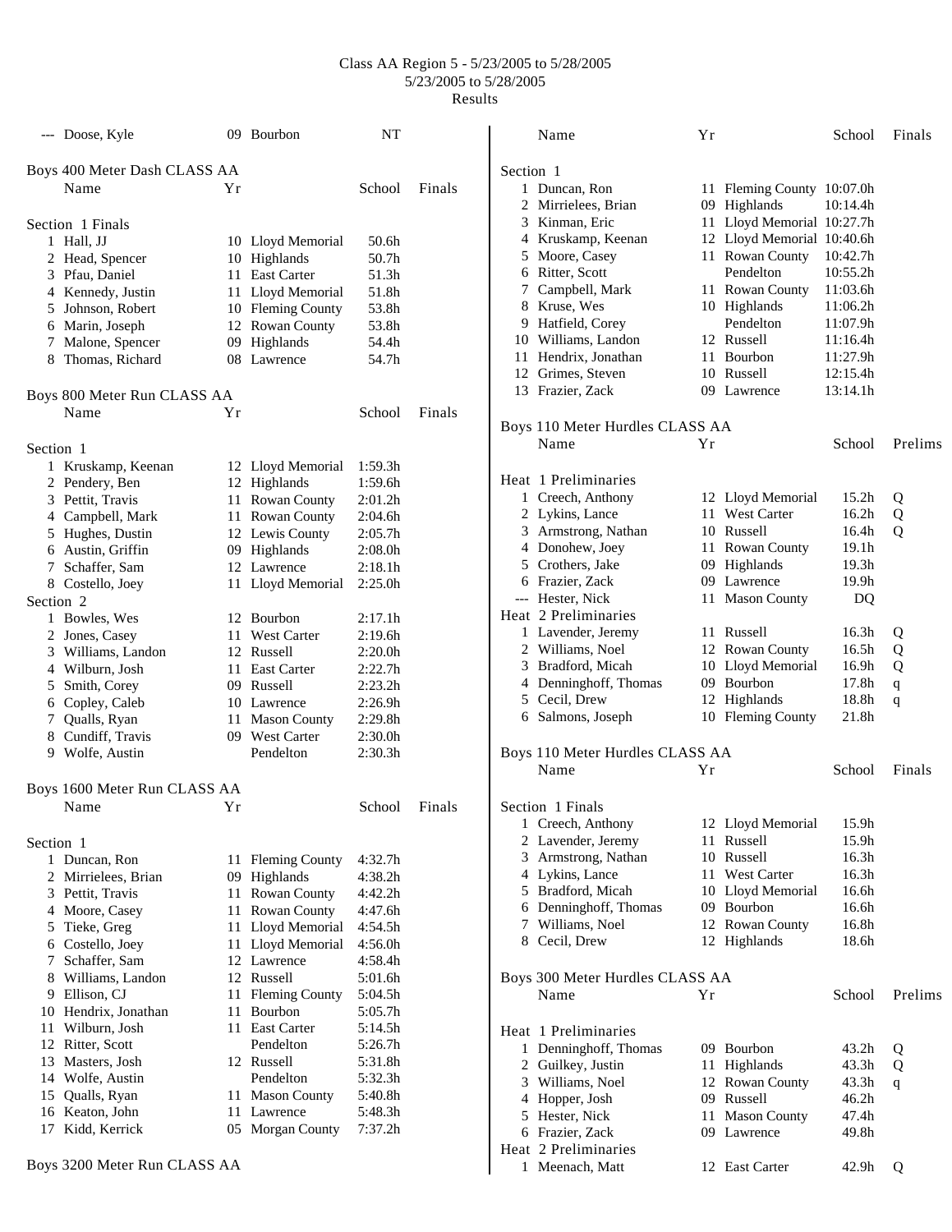|   | 2 Armstrong, Nathan                        |    | 10 Russell                        | 43.1h    | Q      |
|---|--------------------------------------------|----|-----------------------------------|----------|--------|
|   | 3 Lauer, TJ                                |    | 12 Lloyd Memorial                 | 45.4h    | q      |
|   | 4 Williams, Alex                           |    | 09 West Carter                    | 48.8h    |        |
|   | --- Conley, Barron                         |    | 11 Mason County                   | NT       |        |
|   | --- Cecil, Drew                            |    | 12 Highlands                      | DQ       |        |
|   | Heat 3 Preliminaries                       |    |                                   |          |        |
|   | 1 Creech, Anthony                          |    | 12 Lloyd Memorial                 | 42.9h    | Q      |
|   | 2 Cantrell, Bobby                          |    | 12 Lawrence                       | 43.5h    | Q      |
|   | 3 Salmons, Joseph                          |    | 10 Fleming County                 | 49.38    |        |
|   | 4 Vaughan, Darin                           |    | 08 Rowan County                   | 52.2h    |        |
|   | --- Halverson, Colton<br>--- Lykins, Lance |    | 10 Lewis County<br>11 West Carter | NT<br>NT |        |
|   |                                            |    |                                   |          |        |
|   | Boys 300 Meter Hurdles CLASS AA            |    |                                   |          |        |
|   | Name                                       | Υr |                                   | School   | Finals |
|   |                                            |    |                                   |          |        |
|   | Section 1 Finals                           |    |                                   |          |        |
|   | 1 Creech, Anthony                          |    | 12 Lloyd Memorial                 | 41.9h    |        |
|   | 2 Armstrong, Nathan                        |    | 10 Russell                        | 42.1h    |        |
|   | 3 Meenach, Matt                            |    | 12 East Carter                    | 42.1h    |        |
|   | 4 Guilkey, Justin                          |    | 11 Highlands                      | 42.3h    |        |
|   | 5 Denninghoff, Thomas                      |    | 09 Bourbon                        | 42.8h    |        |
|   | 6 Williams, Noel                           |    | 12 Rowan County                   | 44.2h    |        |
|   | 7 Cantrell, Bobby                          |    | 12 Lawrence                       | 44.5h    |        |
|   |                                            |    |                                   |          |        |
|   | Boys 4x100 Meter Relay CLASS AA            |    |                                   |          |        |
|   | Team                                       |    | Relay                             | Prelims  |        |
|   |                                            |    |                                   |          |        |
|   | Heat 1 Preliminaries                       |    |                                   |          |        |
|   | 1 Lloyd Memorial                           |    |                                   | 44.8h    | Q      |
|   | 1) Webb, Dara 11                           |    | 2) Casey, Brandon 11              |          |        |
|   | 3) Bradford, Micah 10<br>2 Mason County    |    | 4) Addington, Jeremy 11           | 45.3h    |        |
|   | 1) Davis, Phillip 12                       |    | 2) Hull, Chris 11                 |          | Q      |
|   | 3) Sparks, Brent 10                        |    | 4) Stitt, Eric 11                 |          |        |
|   | 3 East Carter                              |    |                                   | 46.7h    | q      |
|   | 1) Meenach, Matt 12                        |    | 2) Martin, Billy 12               |          |        |
|   | 3) Flaugher, Lafe 11                       |    | 4) Hill, Josh 12                  |          |        |
|   | 4 Newport                                  |    |                                   | 48.4h    | q      |
|   | 1) Wilson, Tommy 09                        |    | 2) Ilg, Zach 10                   |          |        |
|   | 3) Dykes, Chris 11                         |    | 4) Burgin, Dave 09                |          |        |
|   | 5 Rowan County                             |    |                                   | 48.4h    | q      |
|   | 1) Donohew, Joey 11                        |    | 2) Gilvin, David 12               |          |        |
|   | 3) Stevens, Dustin 12                      |    | 4) Thompson, Richard 12           |          |        |
|   | --- Lawrence County                        |    |                                   | DQ       |        |
|   | 1) Cantrell, Bobby 12                      |    | 2) Stone, Thomas 11               |          |        |
|   | 3) Cantrell, Tim 09                        |    | 4) Fitzpatrick, Larry 11          |          |        |
|   | Heat 2 Preliminaries                       |    |                                   |          |        |
| 1 | Highlands High School                      |    |                                   | 44.9h    | Q      |
|   | 1) Peterman, Robbie 12                     |    | 2) Owens, Chris 12                |          |        |
|   | 3) Stowers, Mike 12                        |    | 4) Bridgett, Jordan 11            |          |        |
| 2 | Bourbon<br>1) Bradford, Max 11             |    | 2) Denninghoff, Thomas 09         | 46.6h    | Q      |
|   |                                            |    |                                   |          |        |
|   | 3) Purcell, Dustin 08<br>3 West Carter     |    | 4) Swords, Cody 12                | 47.2h    |        |
|   | 1) Dean, Chris 12                          |    | 2) Frint, James 10                |          | q      |
|   | 3) Lykins, Lance 11                        |    | 4) Miller, Tony 11                |          |        |
|   | 4 Fleming County                           |    |                                   | 49.0h    |        |
|   | 1) Edwards, Nick 11                        |    | 2) Sloas, Morgan 10               |          |        |
|   | 3) Rogers, Robbelle 10                     |    | 4) Johnson, Robert 10             |          |        |
| 5 | Pendelton                                  |    |                                   | 53.7h    |        |

|    | 1) Lorenz, Jesse                | 2) Turner, Cameron       |   |  |
|----|---------------------------------|--------------------------|---|--|
|    | 3) Remley, Jake                 | 4) Hughes, Joey          |   |  |
|    | --- Lewis County                | DQ                       |   |  |
|    | 1) Halverson, Colton 10         | 2) Akers, Brad 11        |   |  |
|    | 3) Applegate, Frankie 10        | 4) Bare, Kenny 11        |   |  |
|    | Russell High School             | DQ                       |   |  |
|    | 1) Armstrong, Nathan 10         | 2) Patterson, Kaleb 09   |   |  |
|    | 3) Martin, Jim 11               | 4) Lewis, Nick 10        |   |  |
|    |                                 |                          |   |  |
|    | Boys 4x100 Meter Relay CLASS AA |                          |   |  |
|    | Team                            | Finals<br>Relay          |   |  |
|    |                                 |                          |   |  |
|    |                                 |                          |   |  |
|    | Section 1 Finals                |                          |   |  |
| 1  | Highlands High School           | 44.4h                    |   |  |
|    | 1) Peterman, Robbie 12          | 2) Owens, Chris 12       |   |  |
|    | 3) Stowers, Mike 12             | 4) Kramer, Jordan 10     |   |  |
|    | 2 Lloyd Memorial                | 45.4h                    |   |  |
|    | 1) Webb, Dara 11                | 2) Casey, Brandon 11     |   |  |
|    | 3) Bradford, Micah 10           | 4) Addington, Jeremy 11  |   |  |
| 3  | Bourbon                         | 46.1h                    |   |  |
|    | 1) Denninghoff, Thomas 09       | 2) Swords, Cody 12       |   |  |
|    | 3) Bradford, Max 11             | 4) Purcell, Dustin 08    |   |  |
|    | 4 Mason County                  | 46.4h                    |   |  |
|    | 1) Davis, Phillip 12            | 2) Hull, Chris 11        |   |  |
|    | 3) Sparks, Brent 10             | 4) Turner, Mario 12      |   |  |
|    | 5 East Carter                   | 47.0h                    |   |  |
|    | 1) Meenach, Matt 12             | 2) Martin, Billy 12      |   |  |
|    | 3) Flaugher, Lafe 11            | 4) Hill, Josh 12         |   |  |
|    | 6 West Carter                   | 47.6h                    |   |  |
|    | 1) Dean, Chris 12               | 2) Frint, James 10       |   |  |
|    | 3) Thornton, Bradley 11         | 4) Miller, Tony 11       |   |  |
|    | 7 Rowan County                  | 48.7h                    |   |  |
|    | 1) Donohew, Joey 11             | 2) Gilvin, David 12      |   |  |
|    | 3) Stevens, Dustin 12           | 4) Thompson, Richard 12  |   |  |
| 8. | Newport                         | 49.6h                    |   |  |
|    | 1) Burgin, Dave 09              | 2) Dykes, Chris 11       |   |  |
|    | 3) Ilg, Zach 10                 | 4) Wilson, Tommy 09      |   |  |
|    |                                 |                          |   |  |
|    | Boys 4x200 Meter Relay CLASS AA |                          |   |  |
|    | Team                            | Prelims<br>Relay         |   |  |
|    |                                 |                          |   |  |
|    | Heat 1 Preliminaries            |                          |   |  |
| 1  | Highlands High School           | 1:33.8h                  | Q |  |
|    | 1) Peterman, Robbie 12          | 2) Head, Spencer 10      |   |  |
|    | 3) Stowers, Mike 12             | 4) Bridgett, Jordan 11   |   |  |
|    | 2 Lawrence County               | 1:34.8h                  | Q |  |
|    | 1) Cantrell, Bobby 12           | 2) Fitzpatrick, Larry 11 |   |  |
|    | 3) Stone, Thomas 11             | 4) Cantrell, Tim 09      |   |  |
| 3  | <b>Fleming County</b>           | 1:36.2h                  | Q |  |
|    | 1) Edwards, Nick 11             | 2) Sloas, Morgan 10      |   |  |
|    | 3) Rogers, Robbelle 10          | 4) Johnson, Robert 10    |   |  |
| 4  | Rowan County                    | 1:39.4h                  |   |  |
|    | 1) Donohew, Joey 11             | 2) Gilvin, David 12      | q |  |
|    |                                 |                          |   |  |
|    | 3) Thompson, Richard 12         | 4) Hall, Matt 10         |   |  |
|    | 5 West Carter                   | 1:44.1h                  |   |  |
|    | 1) Frint, James 10              | 2) Jones, Casey 11       |   |  |
|    | 3) Thornton, Bradley 11         | 4) Cundiff, Travis 09    |   |  |
| 6  | Pendelton                       | 1:44.5h                  |   |  |
|    | 1) Lorenz, Jesse                | 2) Boggs, Corey 11       |   |  |
|    | 3) Turner, Cameron              | 4) Wrobleski, Tony       |   |  |
|    | Heat 2 Preliminaries            |                          |   |  |
|    |                                 |                          |   |  |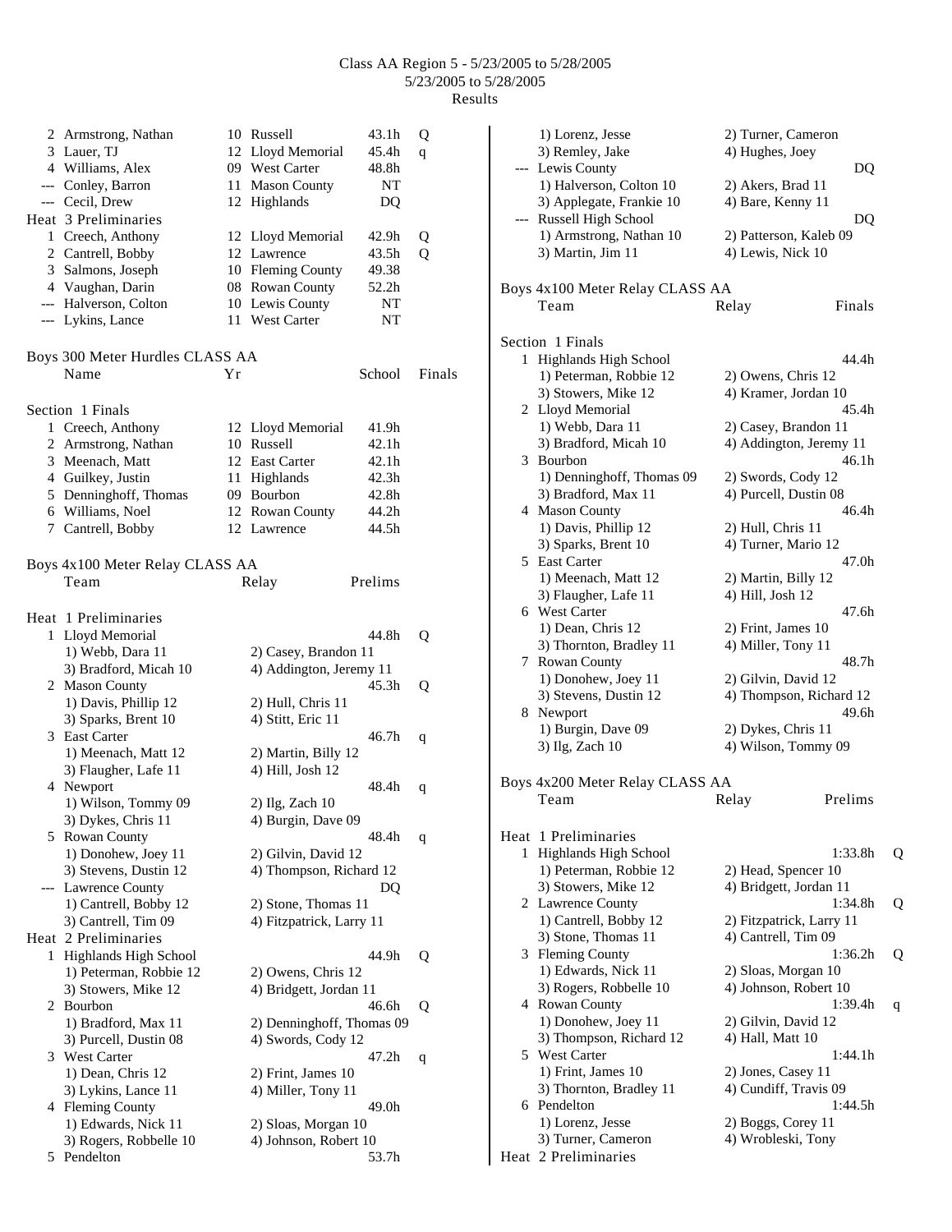| 1   | <b>Mason County</b>             | 1:35.0h                  | Q |
|-----|---------------------------------|--------------------------|---|
|     | 1) Davis, Phillip 12            | 2) Hull, Chris 11        |   |
|     | 3) Sparks, Brent 10             | 4) Stitt, Eric 11        |   |
|     | 2 East Carter                   | 1:37.2h                  | Q |
|     | 1) Meenach, Matt 12             | 2) Martin, Billy 12      |   |
|     | 3) Flaugher, Lafe 11            | 4) Hill, Josh 12         |   |
|     |                                 |                          |   |
|     | 3 Lloyd Memorial                | 1:38.1h                  | Q |
|     | 1) Bradford, Micah 10           | 2) Millward, Nick 10     |   |
|     | 3) Lauer, TJ 12                 | 4) Casey, Brandon 11     |   |
|     | 4 Lewis County                  | 1:40.4h                  | q |
|     | 1) Enix, Jesse 09               | 2) Applegate, Frankie 10 |   |
|     | 3) Bare, Kenny 11               | 4) Hughes, Dustin 12     |   |
|     | 5 Russell High School           | 1:42.3h                  |   |
|     | 1) Armstrong, Nathan 10         | 2) Patterson, Kaleb 09   |   |
|     | 3) Martin, Jim 11               | 4) Lewis, Nick 10        |   |
|     | 6 Newport                       | 1:48.1h                  |   |
|     |                                 |                          |   |
|     | 1) Wilson, Tommy 09             | $2)$ Ilg, Zach 10        |   |
|     | 3) Dykes, Chris 11              | 4) Burgin, Dave 09       |   |
|     |                                 |                          |   |
|     | Boys 4x200 Meter Relay CLASS AA |                          |   |
|     | Team                            | Finals<br>Relay          |   |
|     |                                 |                          |   |
|     |                                 |                          |   |
|     | Section 1 Finals                |                          |   |
|     | 1 Highlands High School         | 1:33.0h                  |   |
|     | 1) Peterman, Robbie 12          | 2) Head, Spencer 10      |   |
|     | 3) Stowers, Mike 12             | 4) Bridgett, Jordan 11   |   |
|     | 2 Mason County                  | 1:33.9h                  |   |
|     | 1) Davis, Phillip 12            | 2) Hull, Chris 11        |   |
|     | 3) Sparks, Brent 10             | 4) Stitt, Eric 11        |   |
|     | 3 Fleming County                | 1:35.6h                  |   |
|     | 1) Edwards, Nick 11             | 2) Sloas, Morgan 10      |   |
|     |                                 | 4) Johnson, Robert 10    |   |
|     | 3) Rogers, Robbelle 10          |                          |   |
|     | 4 Lloyd Memorial                | 1:36.0h                  |   |
|     | 1) Bradford, Micah 10           | 2) Millward, Nick 10     |   |
|     | 3) Webb, Dara 11                | 4) Casey, Brandon 11     |   |
|     | 5 East Carter                   | 1:36.2h                  |   |
|     | 1) Meenach, Matt 12             | 2) Martin, Billy 12      |   |
|     | 3) Flaugher, Lafe 11            | 4) Hill, Josh 12         |   |
|     | 6 Lewis County                  | 1:38.5h                  |   |
|     | 1) Enix, Jesse 09               | 2) Applegate, Frankie 10 |   |
|     | 3) Bare, Kenny 11               | 4) Hughes, Dustin 12     |   |
|     |                                 |                          |   |
| 7.  | Rowan County                    | 1:40.4h                  |   |
|     | 1) Donohew, Joey 11             | 2) Gilvin, David 12      |   |
|     | 3) Thompson, Richard 12         | 4) Marin, Joseph 12      |   |
| --- | Lawrence County                 | DNF                      |   |
|     | 1) Cantrell, Bobby 12           | 2) Fitzpatrick, Larry 11 |   |
|     | 3) Stone, Thomas 11             | 4) Cantrell, Tim 09      |   |
|     |                                 |                          |   |
|     | Boys 4x400 Meter Relay CLASS AA |                          |   |
|     |                                 |                          |   |
|     | Team                            | Prelims<br>Relay         |   |
|     |                                 |                          |   |
|     | Heat 1 Preliminaries            |                          |   |
| 1   | East Carter                     | 3:38.2h                  | Q |
|     | 1) Martin, Billy 12             | 2) Carroll, Nathan 09    |   |
|     | 3) Flaugher, Lafe 11            | 4) Pfau, Daniel 11       |   |
|     |                                 |                          |   |
|     | 2 Fleming County                | 3:39.1h                  | Q |
|     | 1) Johnson, Robert 10           | 2) Ellison, CJ 11        |   |
|     | 3) Edwards, Nick 11             | 4) Duncan, Ron 11        |   |
| 3   | Pendelton                       | 3:45.0h                  | Q |
|     | 1) Long, Jerry                  | 2) Boggs, Corey 11       |   |
|     | 3) Wrobleski, Tony              | 4) Ritter, Scott         |   |
|     |                                 |                          |   |

|     |                                             | Heat 1 Preliminaries  (Boys 4x400 Meter Relay CLASS AA) |              |  |  |  |
|-----|---------------------------------------------|---------------------------------------------------------|--------------|--|--|--|
|     | Team                                        | Relay                                                   | Prelims      |  |  |  |
|     |                                             |                                                         |              |  |  |  |
|     | 4 Lewis County                              |                                                         | 3:49.7h<br>q |  |  |  |
|     | 1) Enix, Jesse 09                           | 2) Dummitt, Marty 11                                    |              |  |  |  |
|     | 3) Bare, Kenny 11                           | 4) Hughes, Dustin 12                                    |              |  |  |  |
|     | 5 Lawrence County                           |                                                         | 3:57.2h<br>q |  |  |  |
|     | 1) Fitzpatrick, Mark 08                     | 2) Cantrell, Tim 09                                     |              |  |  |  |
|     | 3) Copley, Caleb 10                         | 4) Thomas, Richard 08                                   |              |  |  |  |
|     | 6 Mason County                              |                                                         | 4:14.5h      |  |  |  |
|     | 1) Hester, Nick 11                          | 2) Qualls, Ryan 11                                      |              |  |  |  |
|     | 3) Stitt, Eric 11                           | 4) Baldwin, Casey 09                                    |              |  |  |  |
|     | Heat 2 Preliminaries                        |                                                         |              |  |  |  |
|     | 1 Lloyd Memorial                            |                                                         | 3:37.3h<br>Q |  |  |  |
|     | 1) Kruskamp, Keenan 12                      | 2) Kennedy, Justin 11                                   |              |  |  |  |
|     | 3) Bills, Chad 09                           | 4) Hall, JJ 10                                          |              |  |  |  |
|     |                                             |                                                         |              |  |  |  |
|     | 2 Highlands High School                     |                                                         | 3:38.5h<br>Q |  |  |  |
|     | 1) Head, Spencer 10                         | 2) Guilkey, Justin 11                                   |              |  |  |  |
|     | 3) Gesenhues, Jimmy 12                      | 4) Pendery, Ben 12                                      |              |  |  |  |
|     | 3 West Carter                               |                                                         | 3:46.6h<br>Q |  |  |  |
|     | 1) Dean, Chris 12                           | 2) Jones, Casey 11                                      |              |  |  |  |
|     | 3) Lykins, Lance 11                         | 4) Frint, James 10                                      |              |  |  |  |
| --- | Rowan County                                |                                                         | NT           |  |  |  |
|     | 1) Donohew, Joey 11                         | 2) Marin, Joseph 12                                     |              |  |  |  |
|     | 3) Pettit, Travis 11                        | 4) Williams, Noel 12                                    |              |  |  |  |
| --- | Russell High School                         |                                                         | DQ           |  |  |  |
|     | 1) Virgin, Zack 09                          | 2) Smith, Corey 09                                      |              |  |  |  |
|     | 3) Patterson, Kaleb 09                      | 4) Lewis, Nick 10                                       |              |  |  |  |
|     | Boys 4x400 Meter Relay CLASS AA<br>Team     | Relay                                                   | Finals       |  |  |  |
|     | Section 1 Finals                            |                                                         |              |  |  |  |
|     | 1 Highlands High School                     |                                                         | 3:31.7h      |  |  |  |
|     | 1) Head, Spencer 10                         | 2) Guilkey, Justin 11                                   |              |  |  |  |
|     | 3) Pendery, Ben 12                          | 4) Gesenhues, Jimmy 12                                  |              |  |  |  |
|     | 2 Fleming County                            |                                                         | 3:32.7h      |  |  |  |
|     | 1) Johnson, Robert 10                       | 2) Ellison, CJ 11                                       |              |  |  |  |
|     | 3) Edwards, Nick 11                         | 4) Duncan, Ron 11                                       |              |  |  |  |
|     | 3 Lloyd Memorial                            |                                                         | 3:35.6h      |  |  |  |
|     | 1) Kruskamp, Keenan 12                      | 2) Bills, Chad 09                                       |              |  |  |  |
|     | 3) Kennedy, Justin 11                       | 4) Hall, JJ 10                                          |              |  |  |  |
|     | 4 East Carter                               |                                                         | 3:35.6h      |  |  |  |
|     |                                             |                                                         |              |  |  |  |
|     | 1) Martin, Billy 12<br>3) Flaugher, Lafe 11 | 2) Carroll, Nathan 09<br>4) Pfau, Daniel 11             |              |  |  |  |
|     |                                             |                                                         |              |  |  |  |
|     | 5 Lewis County                              |                                                         | 3:45.1h      |  |  |  |
|     | 1) Dummitt, Marty 11                        | 2) Applegate, Frankie 10                                |              |  |  |  |
|     | 3) Bare, Kenny 11                           | 4) Hughes, Dustin 12                                    |              |  |  |  |
|     | 6 West Carter                               |                                                         | 3:47.2h      |  |  |  |
|     | 1) Dean, Chris 12                           | 2) Frint, James 10                                      |              |  |  |  |
|     | 3) Jones, Casey 11                          | 4) Cundiff, Travis 09                                   |              |  |  |  |
|     | 7 Pendelton                                 |                                                         | 3:50.3h      |  |  |  |
|     | 1) Long, Jerry                              | 2) Wrobleski, Tony                                      |              |  |  |  |
|     | 3) Boggs, Corey 11                          | 4) Ritter, Scott                                        |              |  |  |  |
|     | 8 Lawrence County                           |                                                         | 3:53.0h      |  |  |  |
|     | 1) Fitzpatrick, Mark 08                     | 2) Cantrell, Tim 09                                     |              |  |  |  |
|     | 3) Copley, Caleb 10                         | 4) Thomas, Richard 08                                   |              |  |  |  |
|     |                                             |                                                         |              |  |  |  |
|     | Boys 4x800 Meter Relay CLASS AA             |                                                         |              |  |  |  |
|     | Team                                        | Relay                                                   | Finals       |  |  |  |
|     |                                             |                                                         |              |  |  |  |